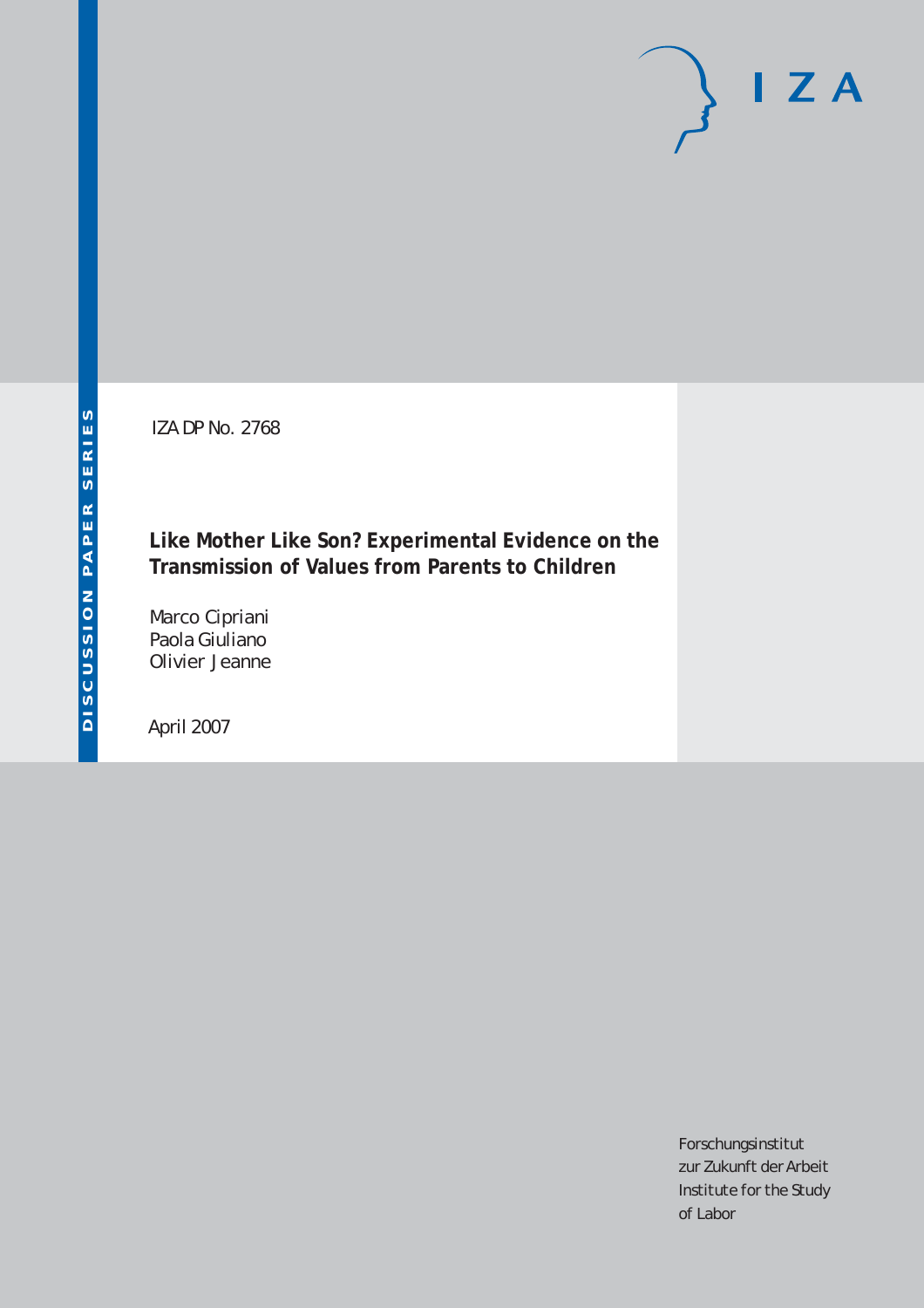# **Like Mother Like Son? Experimental Evidence on the Transmission of Values from Parents to Children**

# **Marco Cipriani**

*George Washington University* 

# **Paola Giuliano**

*Harvard University, IMF and IZA* 

# **Olivier Jeanne**

*IMF* 

Discussion Paper No. 2768 April 2007

IZA

P.O. Box 7240 53072 Bonn Germany

Phone: +49-228-3894-0 Fax: +49-228-3894-180 E-mail: [iza@iza.org](mailto:iza@iza.org)

Any opinions expressed here are those of the author(s) and not those of the institute. Research disseminated by IZA may include views on policy, but the institute itself takes no institutional policy positions.

The Institute for the Study of Labor (IZA) in Bonn is a local and virtual international research center and a place of communication between science, politics and business. IZA is an independent nonprofit company supported by Deutsche Post World Net. The center is associated with the University of Bonn and offers a stimulating research environment through its research networks, research support, and visitors and doctoral programs. IZA engages in (i) original and internationally competitive research in all fields of labor economics, (ii) development of policy concepts, and (iii) dissemination of research results and concepts to the interested public.

IZA Discussion Papers often represent preliminary work and are circulated to encourage discussion. Citation of such a paper should account for its provisional character. A revised version may be available directly from the author.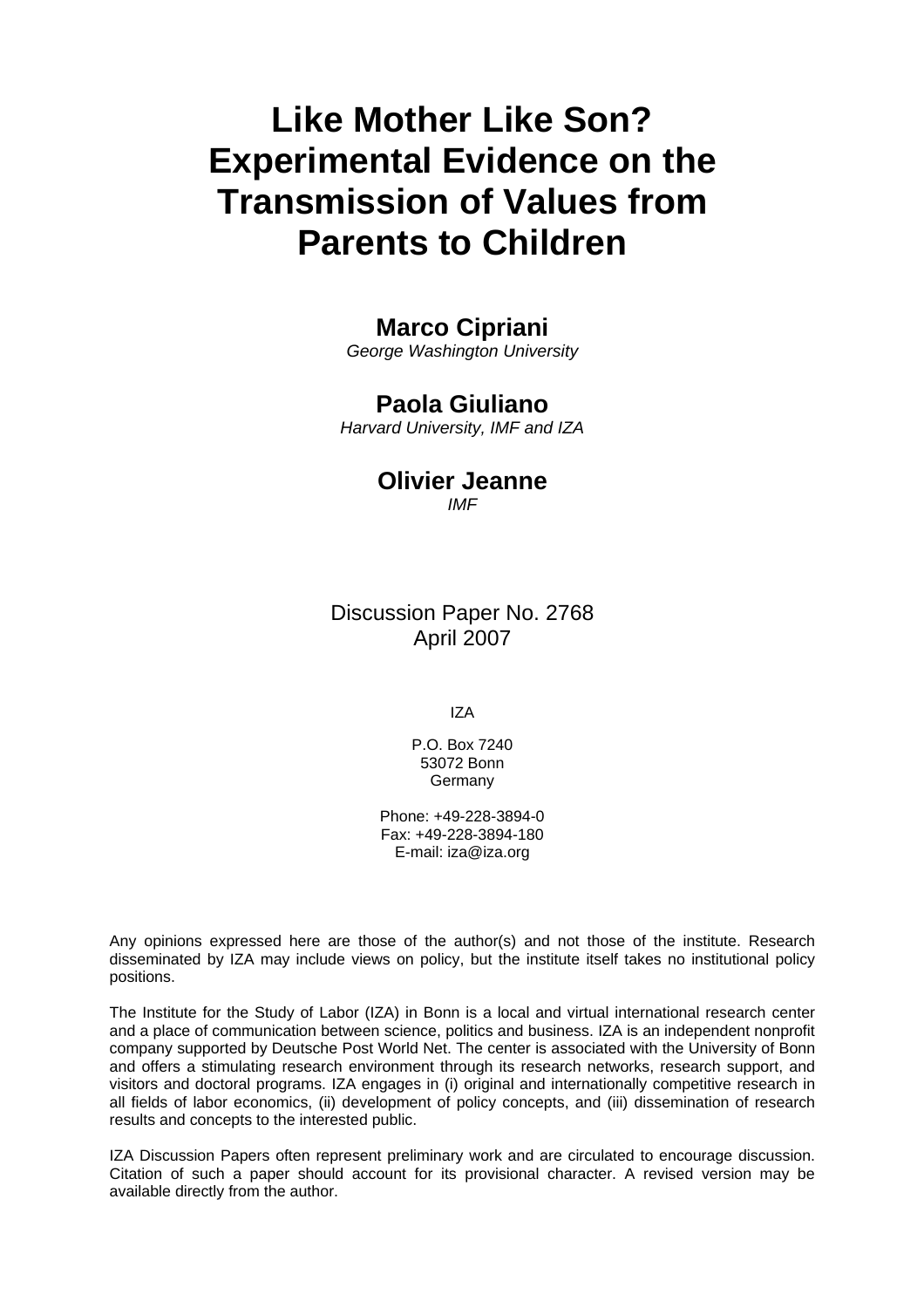IZA Discussion Paper No. 2768 April 2007

# **ABSTRACT**

# **Like Mother Like Son? Experimental Evidence on the Transmission of Values from Parents to Children[\\*](#page-2-0)**

This paper studies whether prosocial values are transmitted from parents to their children. We do so through an economic experiment, in which a group of Hispanic and African American families play a standard public goods game. The experimental data presents us with a surprising result. We find no significant correlation between the degree of cooperation of a child and that of his or her parents. Such lack of cooperation is robust across age groups, sex, family size and different estimation strategies. This contrasts with the typical assumption made by the theoretical economic literature on the inter-generational transmission of values. The absence of correlation between parents' and children's behavior, however, is consistent with part of the psychological literature, which emphasizes the importance of peer effects in the socialization process.

JEL Classification: C92, H41, Z1

Keywords: culture, intergenerational transmission, public good games

Corresponding author:

 $\overline{a}$ 

Paola Giuliano Department of Economics Harvard University Cambridge, MA 02138 USA E-mail: [giuliano@fas.harvard.edu](mailto:giuliano@fas.harvard.edu)

<span id="page-2-0"></span><sup>\*</sup> This project was completed while Olivier Jeanne was visiting the Department of Economics of Princeton University, whose hospitality is gratefully acknowledged. We thank José Romero for excellent research assistance. We are extremely grateful to the principal of the Bruce Monroe Elementary School, Dr Palacio, and to the school's children-parents coordinator, Ms Hernandez; without both of them and their enthusiasm, this work would not have been possible. We also thank all the parents and children participating in the experiment, who have been extremely enjoyable to work with. Finally, this work benefited from the comments of George Akerlof, Alberto Bisin, Pedro dal Bo, Antonio Guarino, Steffen Huck, David Laibson, Thomas Palfrey, David Ribar, Alvin Roth and Thierry Verdier. All remaining errors are ours. The views expressed in this paper are those of the authors and should not be attributed to the International Monetary Fund, its Executive Board, or its Management.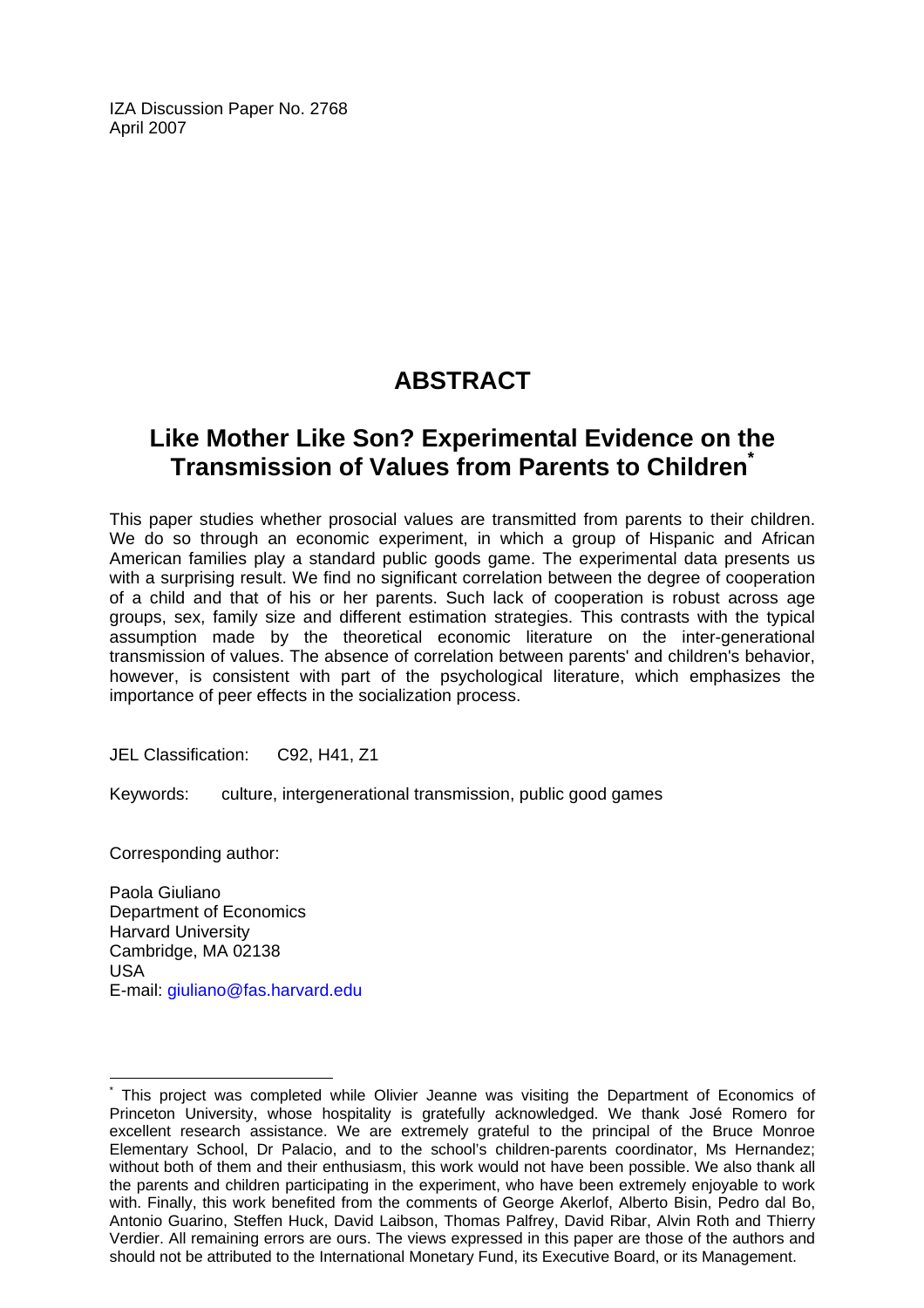### 1. Introduction

l.

A large and growing literature has found that cultural traits or values, such as trust, the propensity to cooperate and to free-ride on others are important determinants of economic outcomes, such as growth, economic development and international trade.<sup>2</sup>

But where do these differences in attitudes come from? The formation of individual values is a broad question that falls in the realm of several disciplines (including psychology, sociology, political science and economics). Social scientists generally view the family as a potentially important determinant of individual personality, beliefs and values. In particular, a large part of the psychological literature is devoted to understand better the extent and channels of family influence. This literature has not reached robust conclusions regarding the effect of parenting. On the one hand, Eisenberg and Mussen (1989) suggest that if parents are nurturing, generous and altruistic, their children may develop prosocial behavior, by adopting these characteristics through identification. On the other hand, the review of developmental behavioral genetics by Harris (1995) suggests that the socialization processes that most influence individual behavior are not the result of learning from one's parents, but take place primarily in childhood and adolescence peer groups.<sup>3</sup>

In the theoretical economic literature on the transmission of values, several economic models assume that the family is the primary locus of value transmission, posing that parents act consciously to socialize their children to particular cultural traits. For instance, in Bisin and Verdier (2000) the intergenerational transmission of cultural traits happens as a result of family socialization and intragroup marriages. Bisin and Verdier (2001) study the long run pattern of preferences in the population, in a model where parents socialize and transmit their preferences to their offspring. Corneo and Jeanne (2006) develop a theory of occupational choice in a model where values are endogenous and taught by parents to their children. Doepke and Zilibotti

<sup>2</sup> Cultural differences across countries have been considered an important determinant of differences in economic growth rates (Putnam at al, 1994; La Porta et al, 1997; Knack and Keefer, 1997; Zak and Knak, 2001; Tabellini, 2005), trade flows (Fershtman and Gneezy, 2001; Bornhorst et al. 2004; Guiso at al., 2004) and financial development (Guiso at al., 2005).

<sup>3</sup> In the political science literature, Hyman (1959) has argued that the family is the primary agent of political socialization. Through an empirical analysis, Jennings and Niemi (1968) find that the correlation in political values between children and their parents is strong on concrete issues (such as allowing prayers in schools), but almost zero on more abstract ones (such as party affiliation).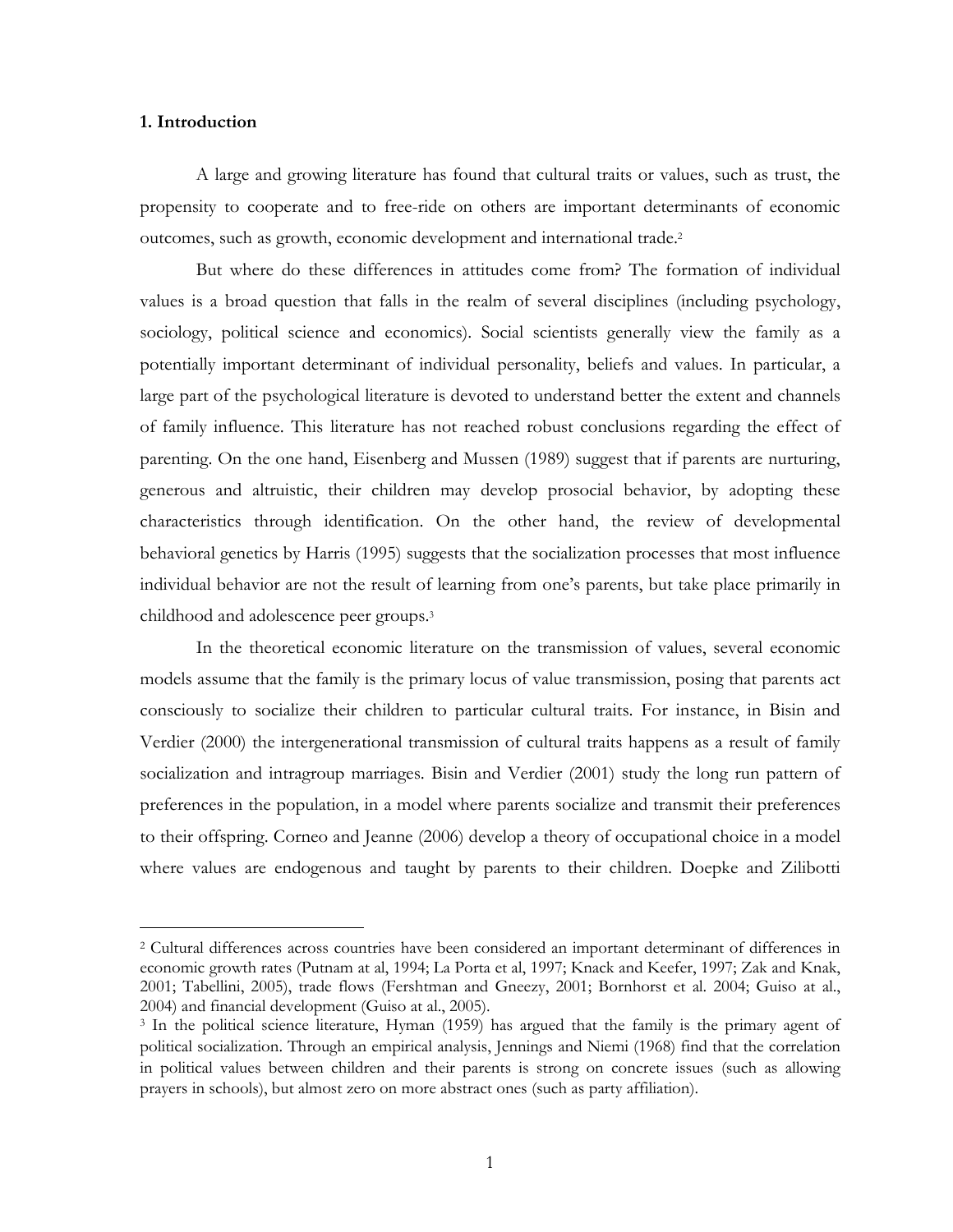(2005) explain the economic decline of the aristocracy during the industrial revolution with a model where altruistic parents can affect their offspring's' degree of patience.

Although the assumption that values relevant for economic behavior are transmitted from parents to children is very pervasive in the theoretical economics literature, the empirical evidence on it is almost non existent. Our paper tries to start filling this gap, by gathering experimental data on Hispanic and African American parents and children from a public school in Washington, DC. Since we focus on minority families, our experimental data will allow us to answer also another important question: whether it is true that the degree of prosociality is lower in the minority population than in the general US population.

In the experiment, we study whether the propensity to cooperate is transmitted from parents to their children, by having them play a standard public goods game: each subject is given a money endowment and asked to share it between him or herself and a group fund. We take the contribution of an individual to the group as an indicator of his or her "prosociality," i.e., a reflection of his or her values regarding the importance of contributing to the common good.<sup>4</sup> We would expect altruistic people to contribute to the group fund, and self-interested subjects to free-ride. We measure the correlation between the prosociality of a parent and that of his or her child, in order to gauge the extent to which it is transmitted across generations. If selfinterest is a family-transmitted value, we would expect a positive correlation between the behavior of parents and their children during the game.

There is a very large literature on public goods experiments.<sup>5</sup> These papers, mainly run with US undergraduates, tend to show that contributions range between one third and two third of the endowment. These results are usually interpreted as a proof that subjects' choices are partially determined by altruism. The experimental literature on children's behavior is, instead, relatively recent. Harbaugh and Krause (2000) have contrasted the behavior of children with that of adults, and found a similar level of contribution. Peters et al (2004) found that both parents and children contributed more to a public good fund when their group consisted of family members than when the group consisted of strangers. Ours is the first paper to study the correlation between the behavior of children and that of their parents in an experimental setup.

<sup>4</sup> Prosocial behavior is defined as "voluntary actions that are intended to help or benefit another individual or group of individuals" (Eisenberg and Mussen, 1989).

<sup>5</sup> For a review of these experiments see Ledyard (1995).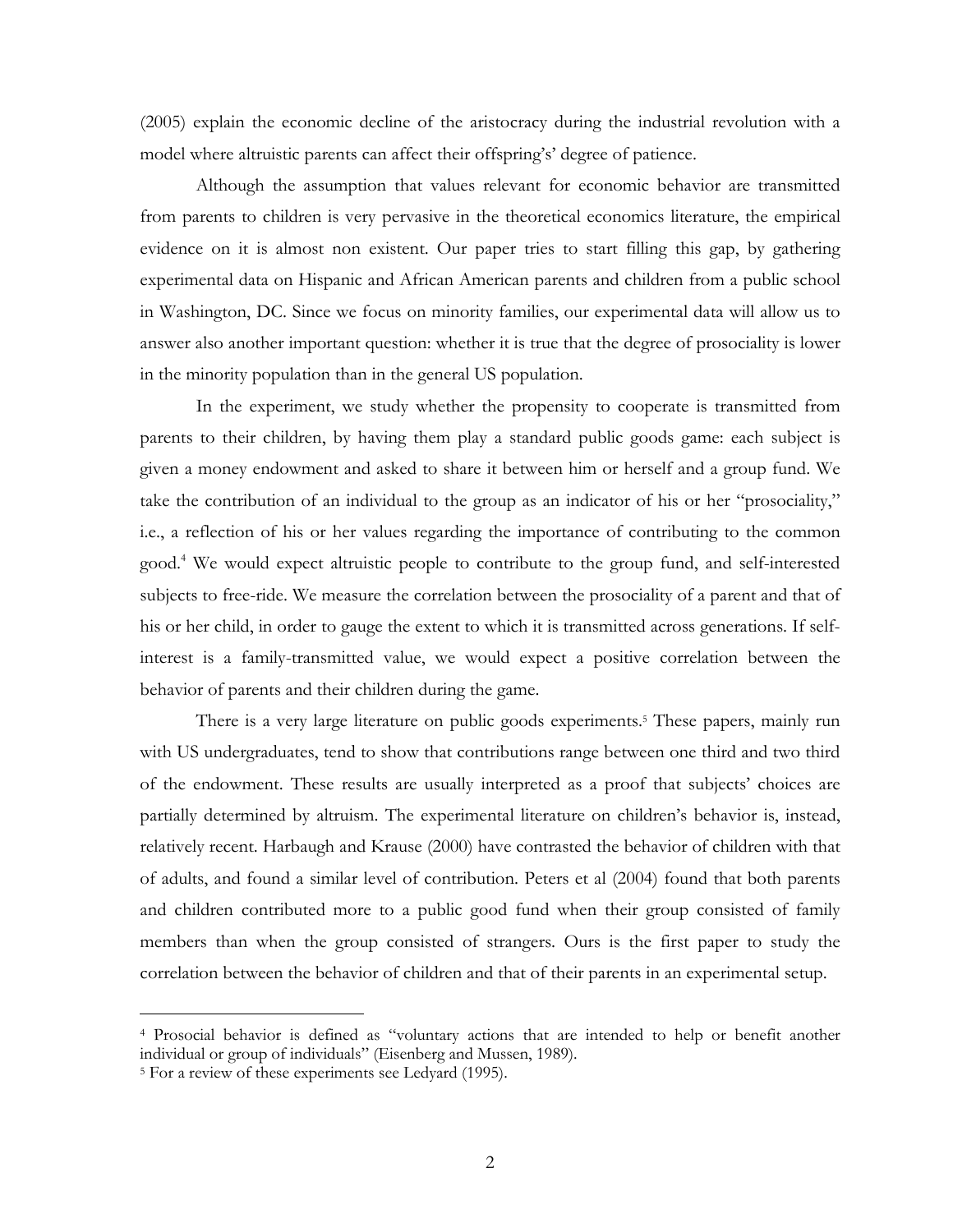The experimental data presented us with a surprising result. There was no significant correlation between the prosociality of parents and that of their children. Our piece of evidence goes against the view that individual values are primarily the outcome of a simple process of transmission from the parents to their children – i.e., it is more consistent with the views of Harris (1995) than those of Eisenberg and Mussen (1989). Moreover, we also find that children with more siblings tend to contribute significantly less than children from smaller families, which is consistent with the idea that environmental stimuli (e.g., competition for resources with one's siblings) are more significant agents of value formation.

Therefore, at least in the African American and Hispanic population, the socialization processes that matter for economic behavior do not seem to take place inside the family. Further research is needed to gauge whether this result extends to other populations within the US (e.g., the white majority) and to other countries and whether there are other socializing factors (e.g., peer groups) that are important for the determination of individual values.

Our paper is the first to illustrate how experimental games can be designed to study how values are transmitted across generations. Alternatively, the extent of the intergenerational transmission of values can be estimated by gathering survey data. For instance, in a recent paper, Dohmen et al. (2006) report that children's trusting behavior, as measured by a survey, is strongly correlated to that of their parents.<sup>6</sup> Our experiment adds additional evidence to this debate. The difference between their results and ours could be due to several competing reasons. First, the empirical evidence on whether surveys and experimental games capture the same individual characteristics is mixed.<sup>7</sup> This may happen because in surveys, as opposed to experiments, subjects are not remunerated (and therefore have no incentive) to choose what they consider to be the best answer.

Second, whereas we concentrate on the transmission of attitudes toward cooperation between parents and young children (we ran the experiment in a public elementary school), in

<sup>6</sup> Dohmen et al. (2006) also report a positive association between parents' and adult children's levels of risk aversion; similar results regarding the transmission of risk-taking behavior between parents and adult children have been found by Charles and Hurst (2003).

<sup>7</sup> Glaeser et al (2000) find that survey-based measures of trusting attitudes are not significantly related to individual behavior in a trust game; in contrast, Anderson et al (2004) find that survey-based attitudinal or behavioral measures of trust are significant determinants of contribution levels in a canonical publicgoods experiment.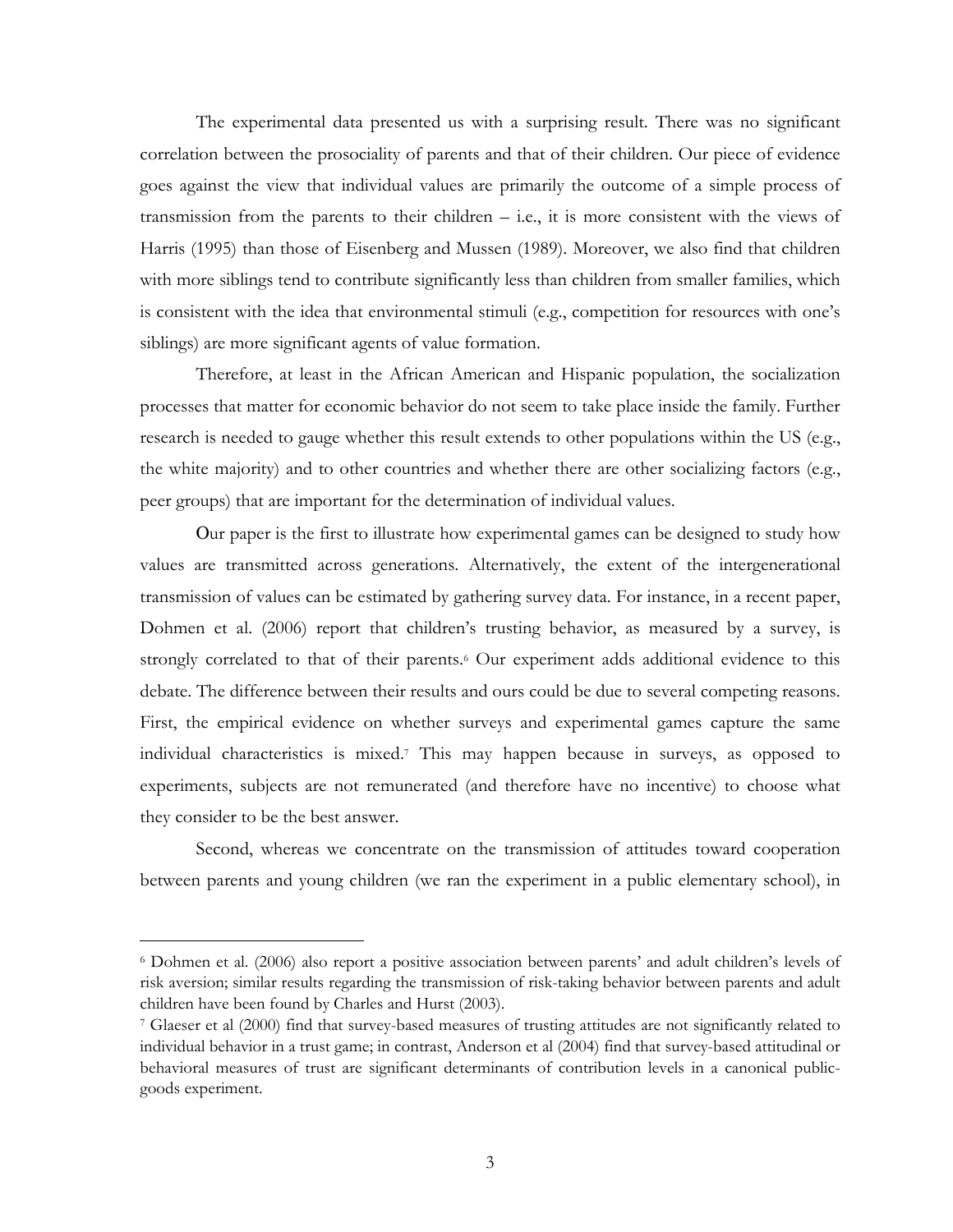Dohmen et al.'s survey children are much older (their average age is 23).<sup>8</sup> On the one hand, it is possible that the transmission of cultural traits across generations happens when children are young adults; on the other hand, it is also possible that whatever correlation exists between adult children and parents, is not due to parents' influence over their children, but to the fact that children's socialization outside the family nevertheless happens within the same community in which their parents live.

Third, our experimental sample is constituted by African American and Hispanic families, whereas Dohmen et al.'s survey is representative of the German population. As we wrote above, it is possible that the degree to which values are transmitted across generations changes across countries, ethnicities and levels of income.<sup>9</sup>

The paper is structured as follows. Section 2 presents the main features of our experiment, Section 3 reports our results, Section 4 concludes.

### 2. The Experiment

l.

### 2.1. Recruitment and sample description

The families participating in the experiment were recruited at Bruce Monroe Elementary School, a public elementary school in Washington, DC. A parent meeting takes place each week at Bruce Monroe from 8:30 a.m. to 10:30 a.m.; all parents in the school can attend the meeting. Before each session of the experiment, the children-parents coordinator advertised the experiment distributing flyers in class and calling parents from the school list. After the parents had played we gathered the children from their classes and ran the experiment with them.

We attended three parent meetings and were able to recruit 76 subjects, 38 children and 38 parents. A breakdown of the three sessions is presented in Table 1. All the parents were

<sup>8</sup> Similarly, Fernandez et al, 2004 and Knowles and Postlewaite, 2005 have found evidence of family transmission respectively of individual preferences for mates and of consumption versus savings by comparing the behavior or parents with that of their adult children. These papers look at data at the individual level (e.g., in the case of Fernandez et al.' s paper, whether the wives of those whose mother are workers work) in order to gauge the intergenerational transmission of cultural preferences.

<sup>9</sup> For instance, Henrich et al. (2001) found that there is considerable variability in the degree of altruism, as measured by dictator, ultimatum or public games, among 15 small-scale tribal societies.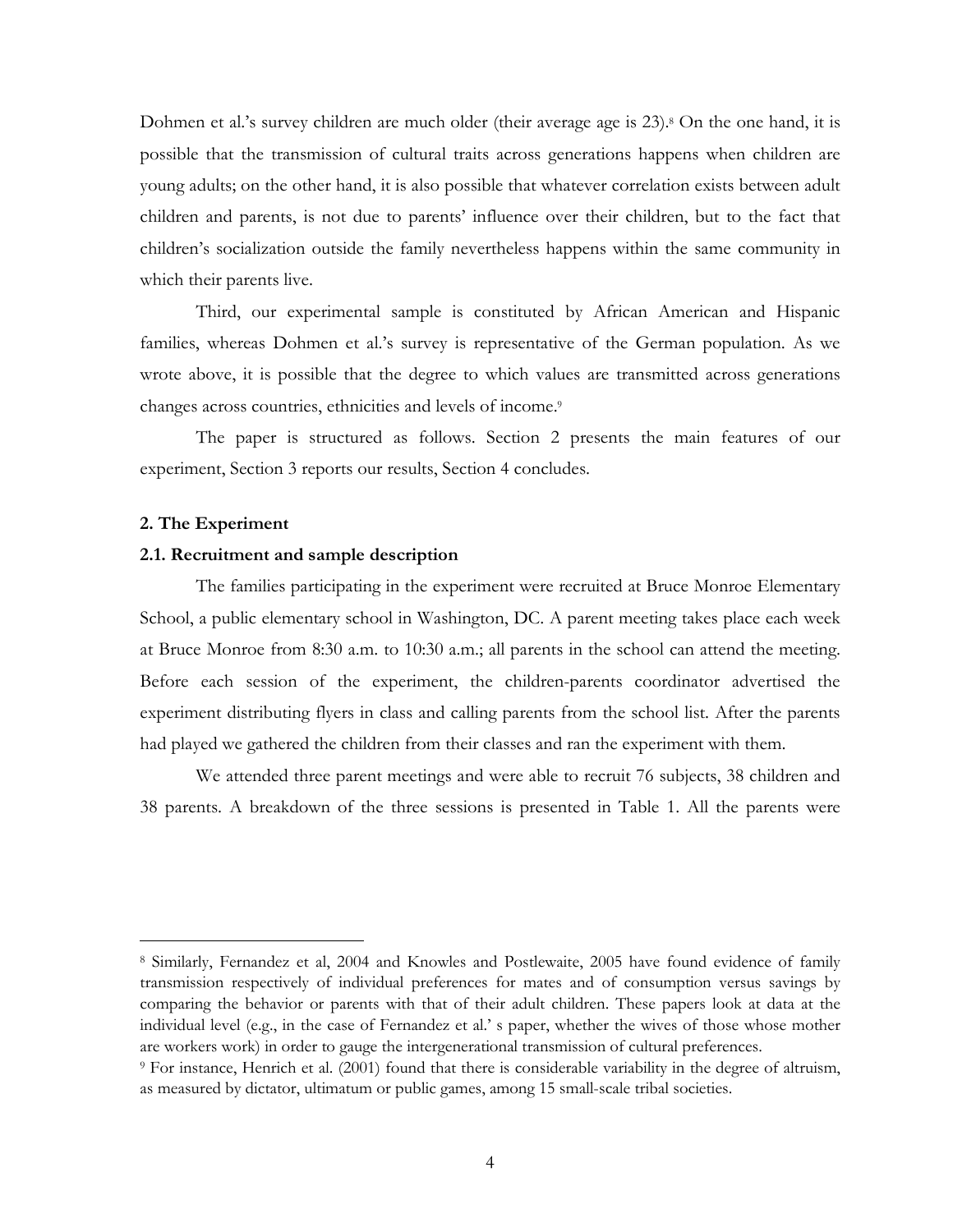mothers, except for one father<sup>10</sup>. Moreover, one of the parents was the child's grandmother, whom we accepted in the experiment because she raised her grandchild.

Before running the experiment, we asked parents to fill out a questionnaire where we gathered information about their demographic characteristics and those of their children. Table 2 presents the results of the questionnaire. Seventy-six percent of subjects are Hispanics and the rest African Americans. This reflects the fact that the vast majority of the students at Bruce Monroe are either Hispanic (about 50 percent) or African-American (in total those two ethnicities constitute 98 percent of the student body).

The parents' average age is 36 years and ranges between 24 and 63. Fifty percent of them are married, twenty-six percent are single mothers and the rest are divorced, widowed or separated. The average number of children in each family is relatively high (3.26), ranging from a minimum of 1 to a maximum of 10. Both the relatively low percentage of married families and the relatively high number of children are in line with the demographic characteristics of African American and Hispanic families in the United States. Finally, 84% of the parents indicate that they follow a religion.

As for the children, 39 percent of them are girls. The children's level of education goes from zero (Pre-K) to sixth grade; the average school grade is 2.66.

### 2.2 The Game

l.

We run a standard public goods game. In a public goods game, subjects are put into groups of size  $n$  and endowed with an initial amount of tokens. Subjects need to choose whether to keep those tokens for themselves or to contribute to the group fund. Contributions to the group are multiplied by a parameter,  $a$ , which is greater than one and less then  $n$ , and then divided equally among the group members. The marginal private return to a contribution is the ratio  $a/n < 1$ . The socially optimal solution is to contribute the full endowment to the group fund, since  $\alpha$  is greater than one, whereas the dominant strategy for self-interested subjects is to contribute nothing, as  $a$  is smaller then  $n$ .

In our experiment, we chose  $a=2$  and assigned people to groups of four subjects (this implies a marginal private return of  $\frac{1}{2}$ <sup>11</sup>. The assignment of subjects to different groups was

<sup>10</sup> We tested the robustness of our results to excluding the father; none of our results is affected in a significant way (see the Addendum).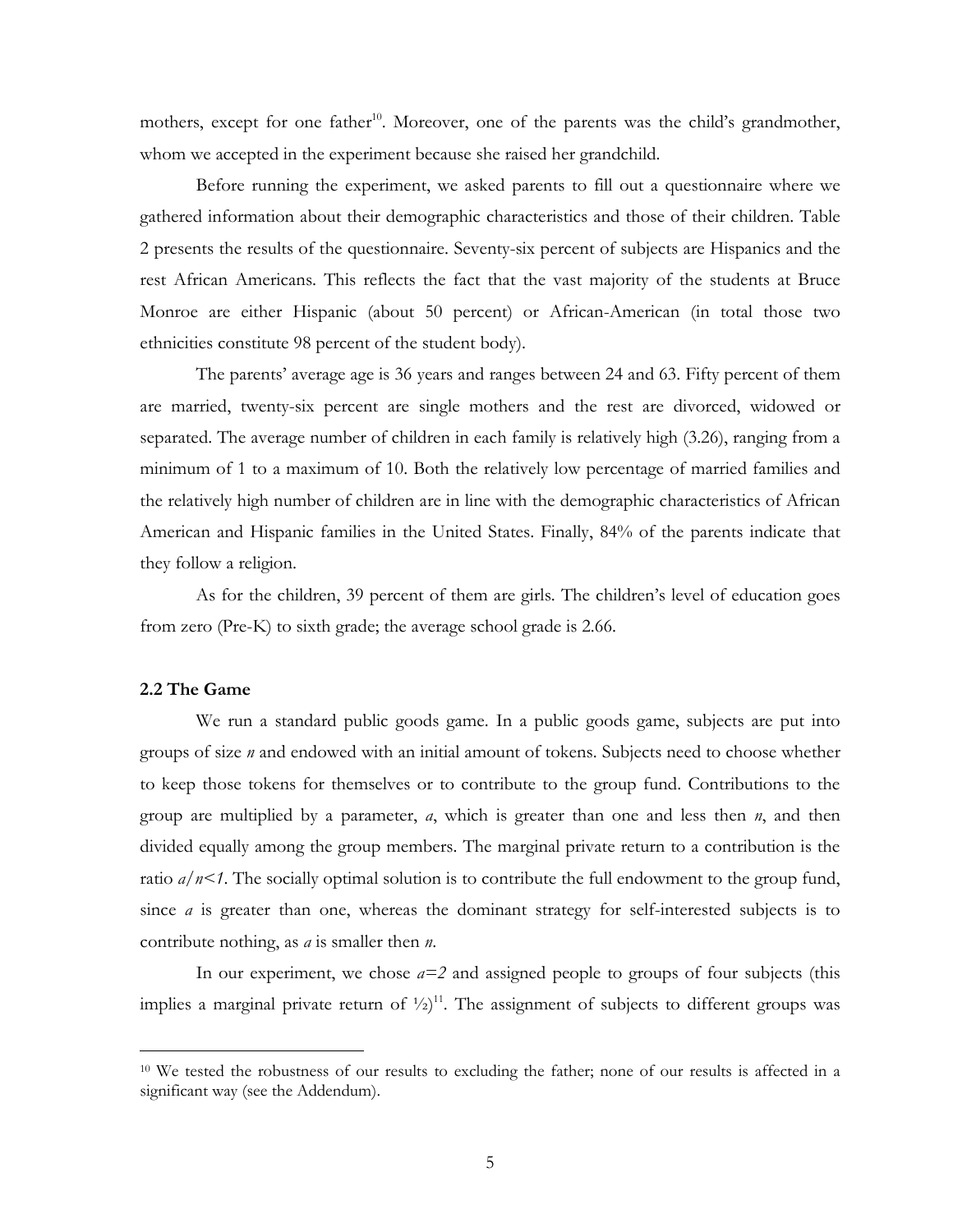done automatically by the computer and subjects were not told to which group they belonged. When the number of subjects was not divisible by 4, we constructed a "synthetic" group, using the decisions of randomly selected members of another group.<sup>12</sup> To ensure that the behavior of parents and children is comparable, each subject's group in the children's session had the same composition as the subject's group in the parents' session.<sup>13</sup>

Note that we chose to run our experiment with a public goods game (as opposed to, say, a trust game or a dictator game) because this offered some advantages to the experimentalist. First, public goods games have been used before with children and in families, which gave us natural benchmarks of comparison in the literature. Second, a public goods game is symmetric (in the sense that everyone plays the same game)<sup>14</sup> and can easily be repeated in several rounds, which is useful to generate more data given the constraint on the number of subjects.

### 2.3. Implementation

 $\overline{a}$ 

We ran three sessions of the experiment. Over the three sessions, all the parameters were kept the same (number of tokens, marginal private return, number of rounds and number of subjects per group). Nevertheless, since the number of parents participating in the meeting varied from one meeting to the other, the number of groups changed over the three sessions. Note that we did not allow a parent-child pair to participate in more than one session of the experiment.<sup>15</sup> The three sessions took place on three different days. In a given day, we ran the

<sup>&</sup>lt;sup>11</sup> In the linear public goods game literature there is a variety of choices with respect to  $a$  and  $n$ . Our choices of a=2 and n=4 are somewhat middle of the ground.

<sup>12</sup> There was one synthetic group (with one actual subject) in the first session, two synthetic groups (with three and one actual subject respectively) in the second session; there was no synthetic group in the third session. We had two synthetic groups in the second session because, after reading the instructions but before starting the game, one of the parents realized she would have had to leave in the middle of the game. One must notice that the contributions of the synthetic groups' virtual members did not respond to the other subject's (or subjects') behavior in the same way as in a regular group. Because of this difference between synthetic and regular groups it will be important to test the robustness of our results to the exclusion of synthetic groups (see the Addendum). Excluding synthetic groups reduces the number of subjects from 76 to 64.

<sup>&</sup>lt;sup>13</sup> That is, the children of two parents playing in the same group also play in the same group. However, we took care of not reproducing the same seating arrangement with the children as with their parents.

<sup>&</sup>lt;sup>14</sup> By contrast, for instance, a trust game has two types of players, the sender and the receiver, which reduces the data on which it is possible to compute the correlation.

<sup>15</sup> That is, a parent was not allowed to participate twice with two different children. Moreover, if a parent participated in a session, the other parent was not allowed to participate in another session with a sibling.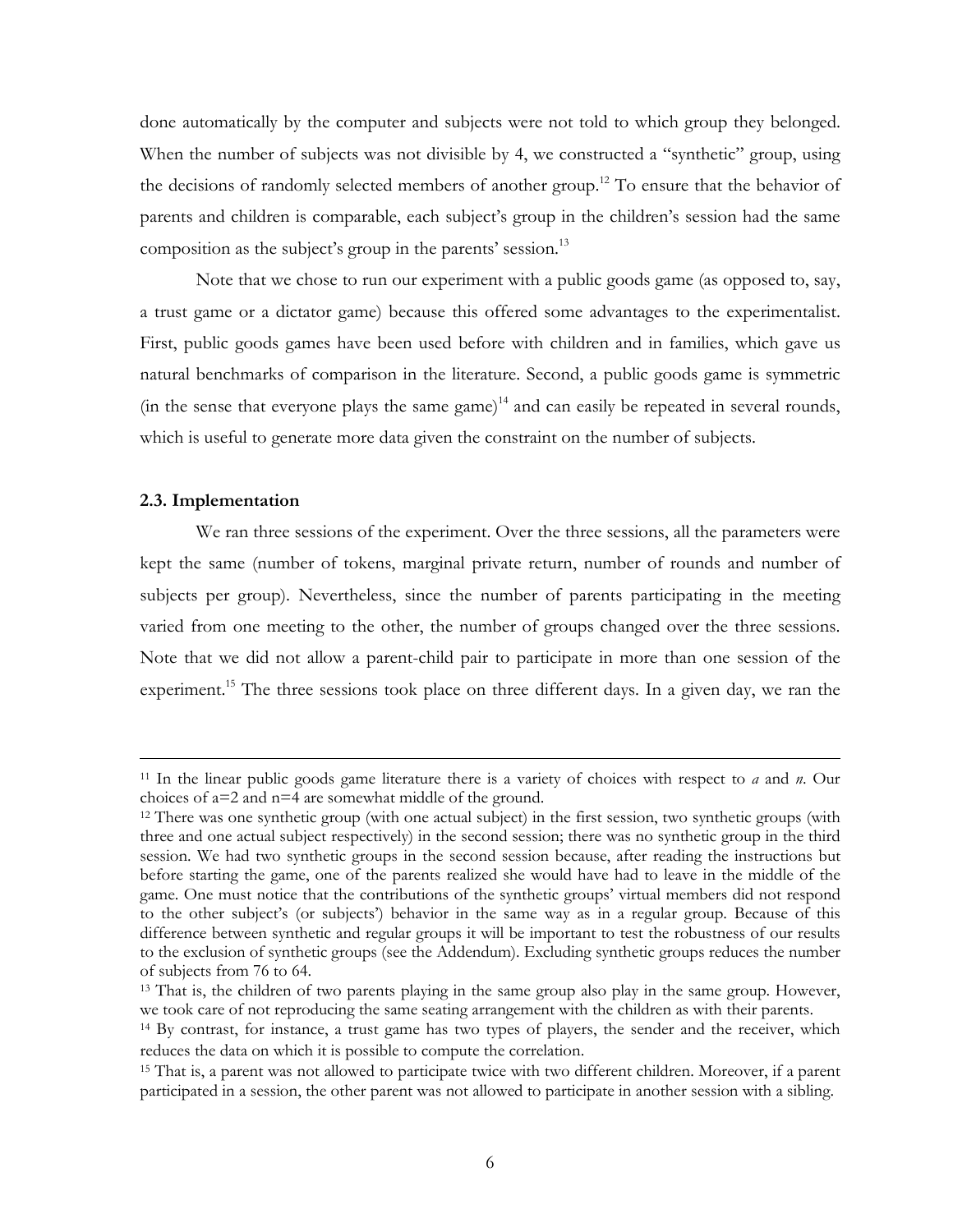experiment with the parents first and then with their children. The parents and the children could not communicate about the game before the children played.

Each session took approximately two hours. The experiment was run in the following way:

- $\triangleright$  Before starting the game, parents filled out a simple questionnaire. The questionnaire contained basic demographic questions (age, race, marital status, family composition, etc.).
- $\triangleright$  The subjects were assigned a number.
- $\triangleright$  We read the instructions aloud<sup>16</sup>. We read the same instructions to the parents and to the children. As standard in the experimental literature with children<sup>17</sup>, the instructions (available from the authors) were somewhat longer and contained more examples than those usually read in a public goods game. The explanation of the rules of the game took an average of 40 minutes. After reading the instructions, we asked the subjects whether they had questions and offered to answer them in private.
- $\triangleright$  After explaining the game, subjects were seated and separated by partitions so that their actions would remain confidential. In his or her position, each subject had an envelope and a cup, both bearing the subject's number. The envelope was used for the tokens that the subjects wanted to share. The cup for the tokens (s)he wanted to keep for him(her)self
- $\triangleright$  W gave each subject 5 tokens. Then we told the subjects to decide how many tokens they wanted to share and put them in the envelope.
- $\triangleright$  After subjects had made their choices, we collected the envelopes, computed the payoffs and returned the earnings to the subjects.<sup>18</sup>
- $\triangleright$  We then distributed 5 new tokens to each subject and started a new round. The game was repeated 10 times.

Overall, subjects received 50 tokens; therefore, if everyone behaved cooperatively, the maximum possible gain was 100 tokens. After the experiment, we exchanged tokens for money

 $\overline{a}$ 

<sup>&</sup>lt;sup>16</sup> The instructions to the parents were read aloud both in English and in Spanish since not all the parents could speak English fluently.

<sup>17</sup> See,e g., Harbaugh and Krause (2000).

<sup>18</sup> In the experiment, we used red tokens. Sometime, we had to return a subject half a token; in this case we used blue for half of a red token.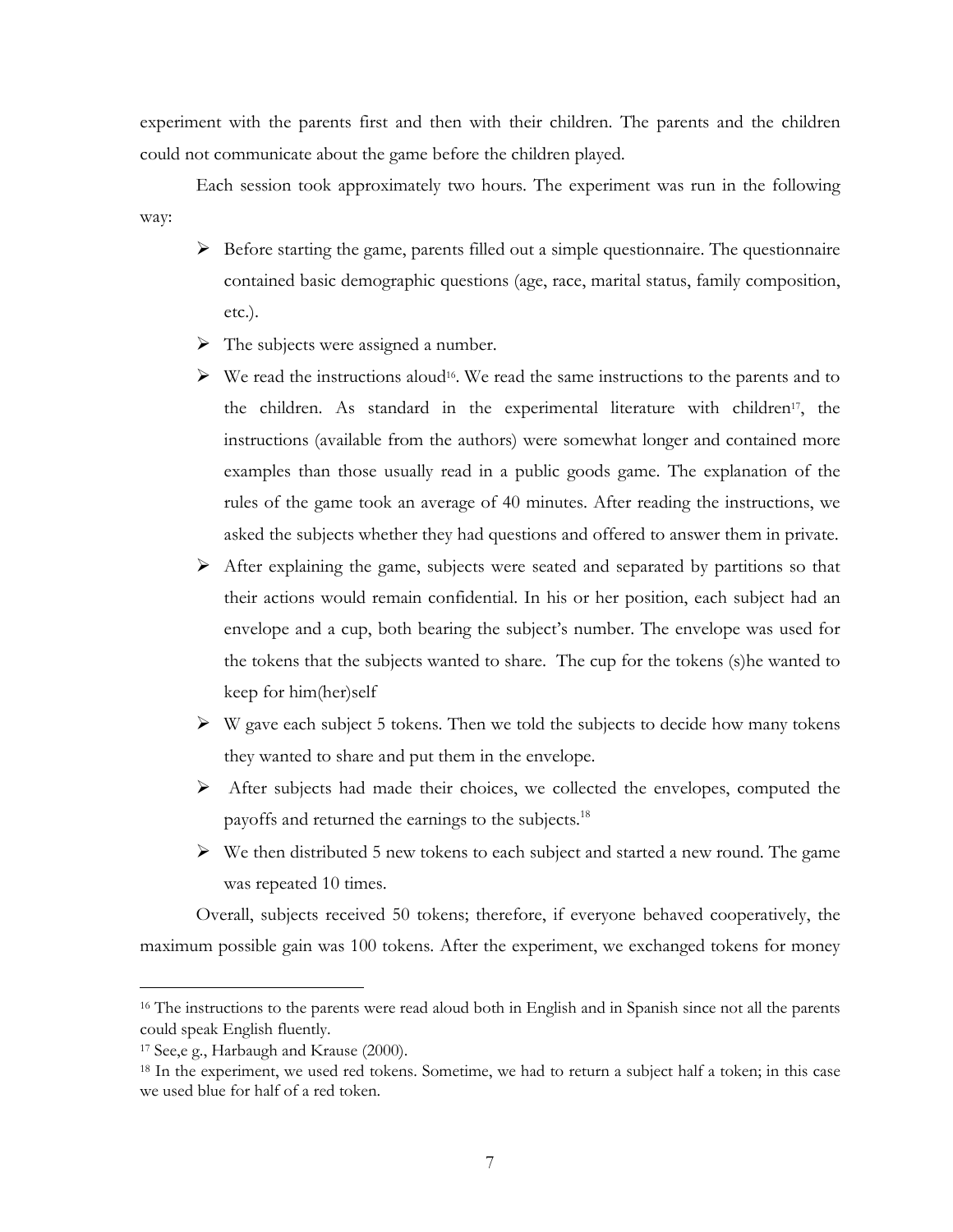at the exchange rate of  $20¢$  per token for the parents and at the exchange rate of  $10¢$  for token for the children. Children were not given real money, but vouchers that they could use to "buy" toys at the end of the experiment from a toy stand we had set up. Finally, parents received a show up fee of \$12 and children a show-up fee of one extra-toy in addition to those that they could buy.

### 3. Results

l.

The main goal of our paper is to look at the relationship between the behavior of a child and that of his or her parent. Before we do this, however, it is useful to characterize the behavior of the parents and children separately, and compare it to the results that have been obtained in the literature on public goods games.

### 3.1 Children's and Parents' Behavior

The first row of Table 3 shows the average contribution across all rounds of parents and children. We find that the average contribution over all rounds is 2.90 for parents and 2.76 for children, 58 and 55 percent of the maximum amount (5 tokens). These numbers are in line with the results that have been obtained in the literature for similar games.<sup>19</sup> Therefore, our findings show that the degree of cooperative behavior in both Hispanic and African American subjects is not different to that measured in other experiments covering representative samples of the US population. This contrasts with survey evidence on the degree of prosociality in minority groups. For instance, using data from the General Value Survey, Alesina and La Ferrara (2002) find that the level of trust is lower in minorities (and in African Americans in particular). The difference between our results and theirs may be explained by the fact that minorities are reluctant to cooperate with whites (since there are no whites in our sample), but willing to cooperate with other minorities.

The difference between the children's average contribution and the parents' average contribution is not statistically significant at the 10 percent level, using a Mann-Whitney test (p-

<sup>19</sup> In his review of the literature on public goods games Ledyard (1995) reports that total contributions in public goods games similar to ours can be expected to lie between 40 percent and 60 percent of the maximum contribution. That the contributions in our sample are close to the high end of this range might be due to group solidarity: our subjects may know each other (the children study in the same school) and, although separated by partitions, play in the same room. Physical proximity and group solidarity are known to increase the average contribution (see, e.g., Orbell et al, 1988).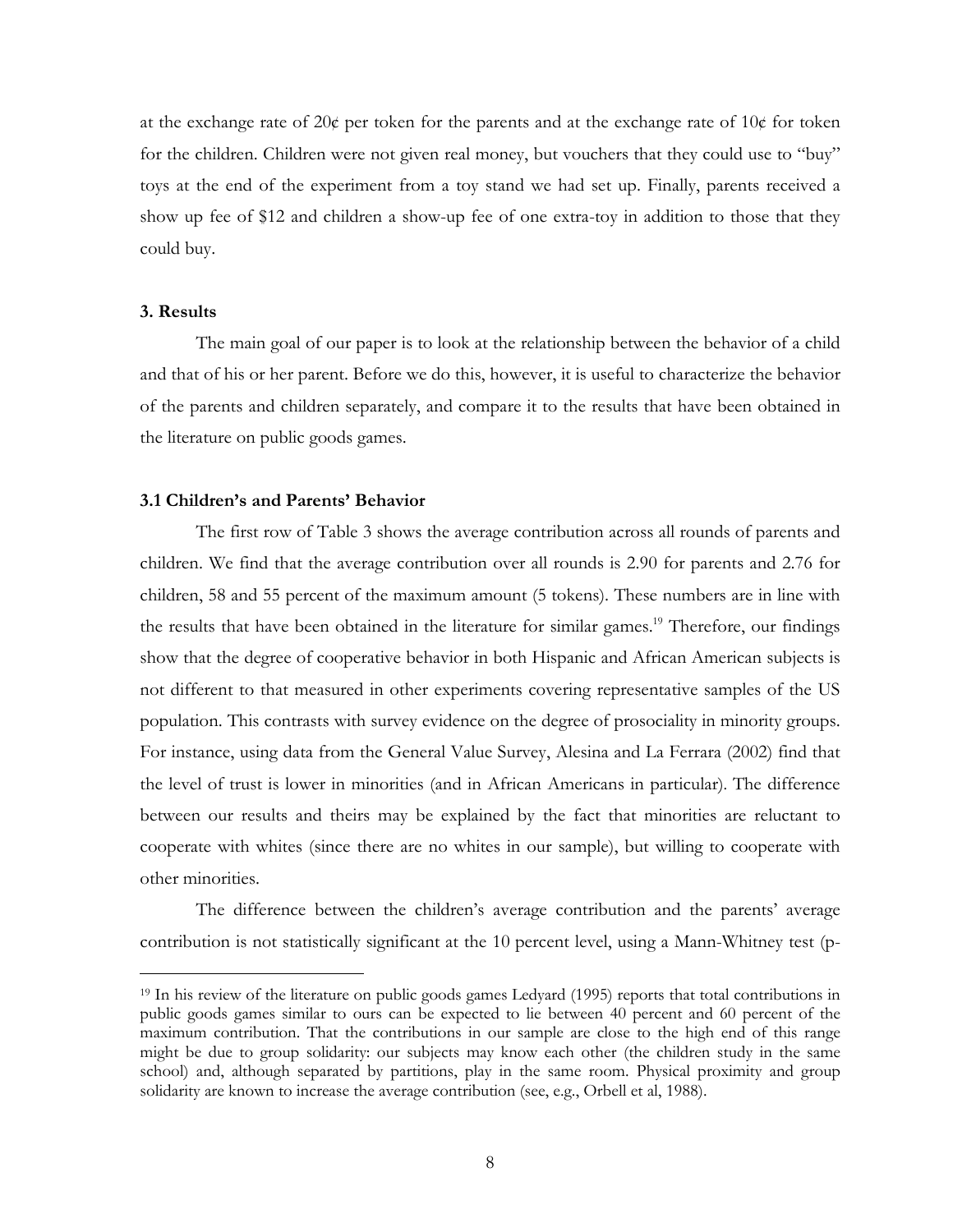value 0.87).20 This is consistent with Harbough and Krause's (2000) finding that the level of altruistic behavior in children is similar to that of adults. The contribution of the children over the course of the game, however, is more variable than that of their parents, both in the crosssection and over time; the average standard deviation of contributions over the ten rounds is 1.08 for children and 0.80 for parents.21 Moreover, there is a difference between parents and children at the tails of the distribution. The share of parents who contribute more than 4 tokens and less than 1 token on average are respectively 16 percent and 8 percent; the same numbers are 24 percent and 11 percent in children. That is, there appears to be a higher proportion of "extreme contributions" in children than in parents. Indeed, we observe three cases of children contributing zero or five in all the rounds<sup>22</sup>, which never occurs in the case of the parents.<sup>23</sup>

We also analyzed the effect of our demographic variables on the average contribution. Table 4 shows children's average contribution broken down by race, number of siblings, whether the parent is religious or not<sup>24</sup>, sex and school grade. Boys seem to be less cooperative than girls, although the difference is not very large. This seems consistent with the literature on social psychology. Fabes and Eisenberg (1996) document that differences in actual behavior by sex are not strong; there is a general increase in sex differences (with women being more generous) with age, with pronounced differences arising only during adolescence.

Moreover, older children are significantly<sup>25</sup> less cooperative that younger ones and African Americans are significantly less co-operative than Hispanics. There is not a meaningful difference between the levels of contribution of children coming from non religious families as

<sup>&</sup>lt;sup>20</sup> In order to have independent observations, we computed the parents' and children's average contributions by group and tested the null that their difference was different from zero.

<sup>21</sup> Using a Mann-Whitney test, such a difference comes out significant (pvalue equals 0.05).

<sup>22</sup> One child contributing zero in all the rounds and two children contributing 5.

<sup>&</sup>lt;sup>23</sup> Because of difference in standard deviation and proportion of extreme contributions, the hypothesis that the two distributions are identical can be rejected at the 1 percent level, using a Kolmogorov-Smirnov test.

<sup>&</sup>lt;sup>24</sup> We divided the sample in two, according to whether the parent in the questionnaire indicated a religion or that they were non religious.

<sup>&</sup>lt;sup>25</sup> Table 3 reports the p-values for a Mann-Whitney test of the null that the mean be the same in the two sample of children. Note that the result of these tests on the demographic characteristics needs to be taken with a pinch of salt since the observations from children or parents belonging to the same group are not independent. However, the significance of the demographic characteristics is confirmed by the regression analysis described in the next section, where we correct for the dependence among subjects belonging to the same group.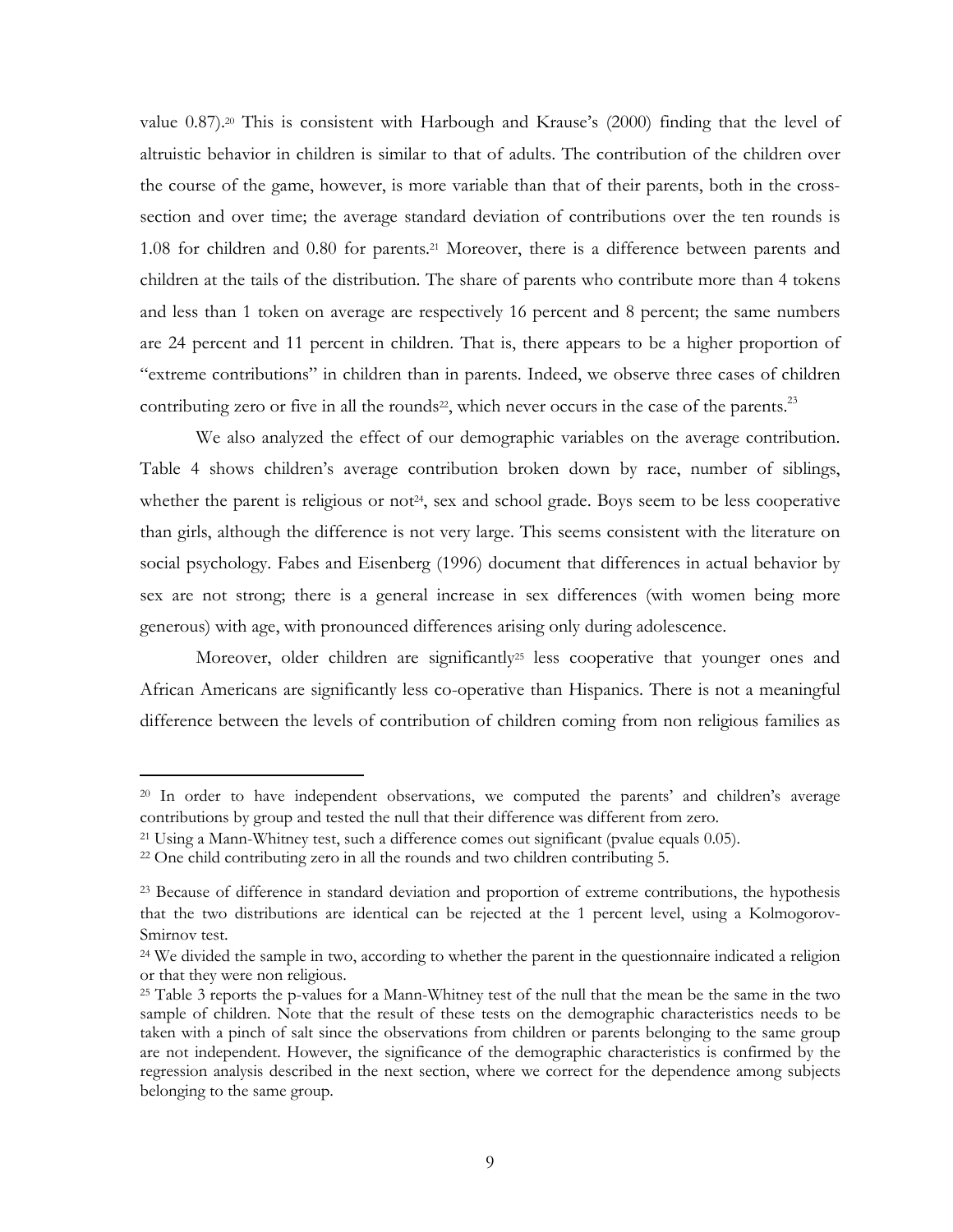opposed to children coming from religious ones. Finally, children coming from larger families (more than 3 children26) tended to contribute significantly less than children coming from smaller families.

The second column of Table 3 shows parents' average contribution broken down by race, number of children, whether the parent is religious or not, age and marital status. None of the demographic variables is significant, except for the parents' age (older parents contribute more than younger ones). Moreover, as for children, parents with larger families contribute less than parents with smaller families (the p-value is 0.056).

### 3.2 The Correlation between Parents and Children

We now study the relationship between children's contribution and that of their parents. We do so by regressing children's contributions on parents' contributions. The inference is complicated by the fact that the observations are not independent, as the behavior of each subject is influenced by those of the other people belonging to his or her group. In order to avoid this problem, for each round, we compute the average level of contributions for each group of children and each group of parents. As a result, for each group of children and parents, we are able to compute a time series of average contributions.<sup>27</sup> Note that the choices of parents and children playing in the same session, but belonging to different groups, are assumed to be statistically independent, since there was no meaningful interaction between subjects belonging to different groups.

In the empirical analysis, the dependent variable is the average per round contribution in each group of children. The independent variable is the average per round contribution by the parents in the corresponding group.28 Both the dependent and the independent variable are

<sup>26</sup> We chose 3 as a cutoff since the average number of children per family is 3.26.

<sup>27</sup> The length of the time series is ten, i.e., the number of rounds.

<sup>28</sup> In the regressions, we include the observations coming from all the groups (including the synthetic groups). Since the synthetic groups include fewer subjects than the regular groups, we use weighted OLS. As a robustness check, we reestimated all the regressions by excluding all the synthetic groups. The results are not affected in any significant way (See the addendum).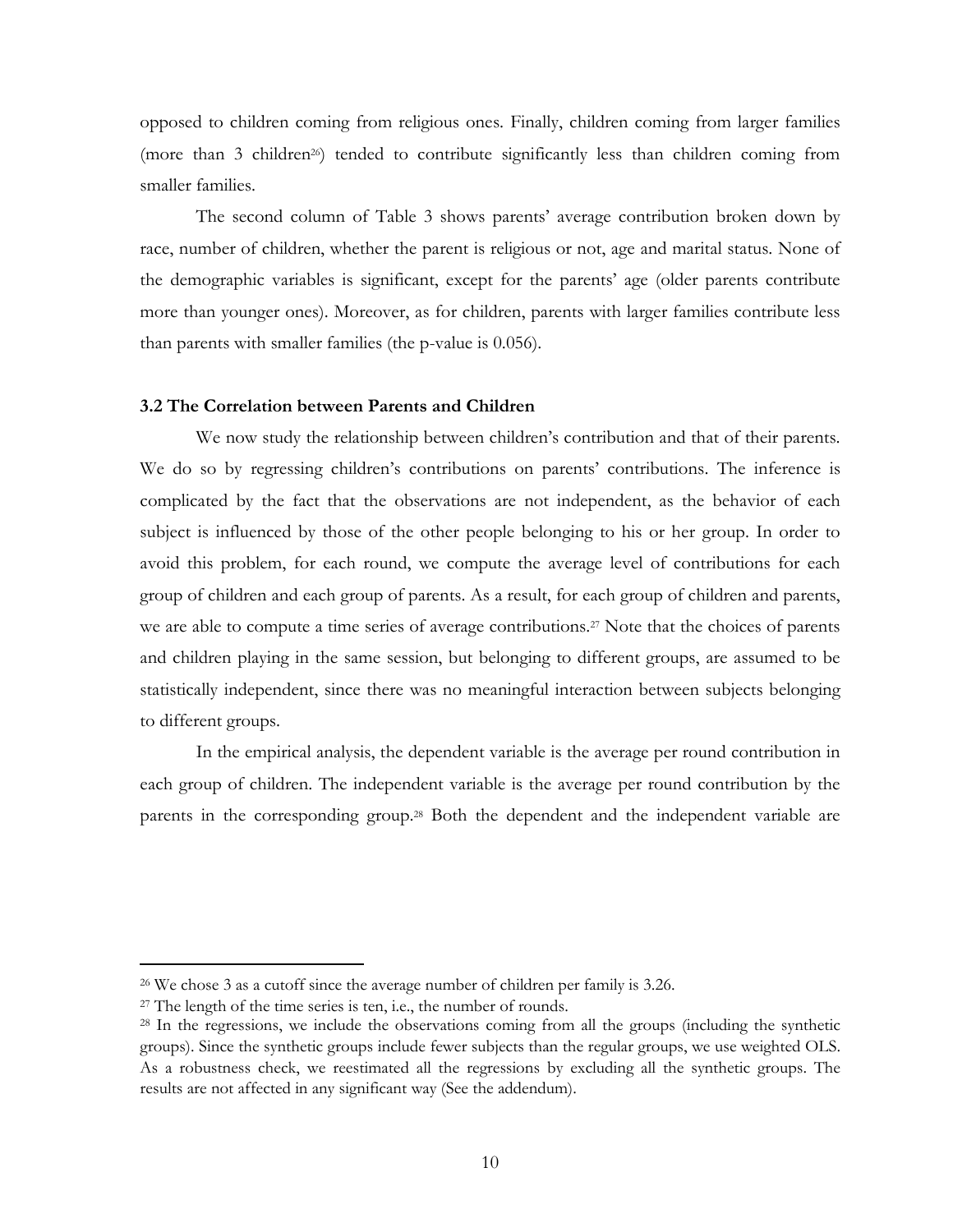centered around their means.29 We estimate a panel regression of per round children's contributions over per round parents' contributions. <sup>30</sup>

The main result of the analysis is that a parent's contribution does not affect that of his or her child. As the first column of Table 5 shows, the coefficient on parents' contributions equals 0.09 and it is highly non significant (p-value equals 0.50). The absence of correlation is visually confirmed by Figure 1, which plots the rank correlations (over all rounds) between parents' and children's contributions.

Note that this result chimes with one of the results that we found in the previous section, namely that children from larger families tend to contribute less. This seems to reinforce the view that the value formation is primarily the result of environmental factor (e.g., the competition for resources with your siblings).

As a robustness check we reestimated the regression, introducing time-specific dummies, to control for any time-specific effect in contributions  $(2^{nd}$  column of Table 5). Moreover, as a second robustness check, we also reestimated the regression by adding, as controls, children's demographic variables: race, sex, school grade, number of children in the family and whether they come from a religious family or not.31 The controls are constructed as follows: sex and race are the proportion of subjects in the group who belonged to a given demographic group (i.e., the proportion of women or Hispanics); children's school grade and number of children is the average school grade and the average number of children in the family. All the variables, with the exception of the proportion of boys, Hispanic and children coming from religious families, are centered around their mean to make the results comparable to those of Table 5. Table 6 shows the regression results when we add the demographic variables to the regression. None of the robustness checks affects our result in a significant way.<sup>32</sup>

<sup>29</sup> Centering around the mean only affects the estimate of the intercept (on which we do not focus) and not the slope (which is what we study). We do so, however, since it makes the results to this estimation comparable to those presented below which include interaction terms.

<sup>30</sup> Although each time series of group average contribution is an independent observation, it is possible that within each time series there is heteroskedasticity (in addition to that coming from the different number of subjects in the synthetic groups, which we correct through weighted OLS). For this reason, we correct the standard errors for heteroskedasticity using the Huber-White estimator.

<sup>&</sup>lt;sup>31</sup> In addition to belonging to a religious denomination, we also used as control the family's religiosity (i.e., the number of times the family goes to religious services per month). The results are not significantly affected.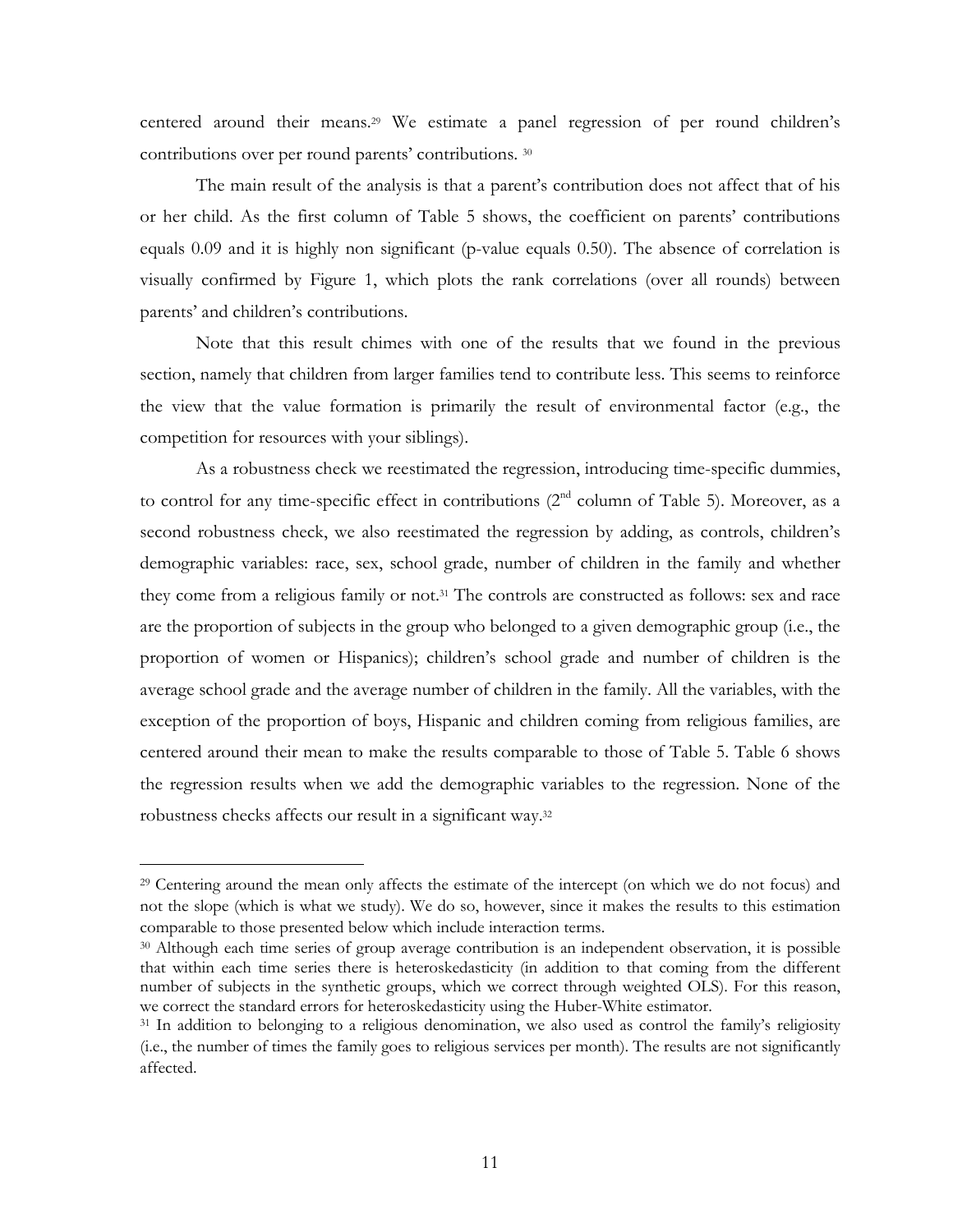It is worthwhile to note, however, that both the controls for sex and school grade come out significant: as suggested in the previous section boys contribute less than girls, older children contribute less than younger ones, and children from large families (more than 3 children) contribute less than children from small families.

One could argue that attitudes toward cooperation are best captured by the behavior in the last round (where the only Nash equilibrium for a self-interested player is not to cooperate33). For this reason we repeated our main regression restricting ourselves to the behavior of parents and children over the last round (3<sup>rd</sup> column of Table 5). The coefficient of parents' contributions on children's contributions again comes out insignificant.

Finally, Harbaugh and Krause (2000) argue that first round contributions could be the best measure of a subject's cooperative behavior since they are not influenced by the other subjects' behavior in the previous rounds. For this reason, we computed the correlation between children's contributions and those of their parents in the first round of the experiment. Note that, since round-1 observations are independent, we can run the regression on individual observations rather than on group averages. Nevertheless, as in the previous robustness checks, the correlation (reported in the last column of Table 5) is small and non significant.

We are also interested in knowing whether a higher correlation between parents and children exists within demographic groups (i.e., in boys versus girls, in Hispanic children versus African American children and in older children versus younger children). The results are reported in Table 7. Note that the interaction terms with boys and children's school grade comes out significant; that is, there is evidence of a positive correlation between boys and their parents. Moreover, there is evidence that correlation is higher (and significant) in younger children and becomes smaller (and insignificant) as children grow older. Finally, the behavior of children coming from larger families is neither more nor less correlated to that of children coming from smaller ones.

<sup>33</sup> One could argue that, although ours is a finitely repeated game, ten repetitions are sufficient for cooperation to arise as a Nash equilibrium when agents are quasi rational.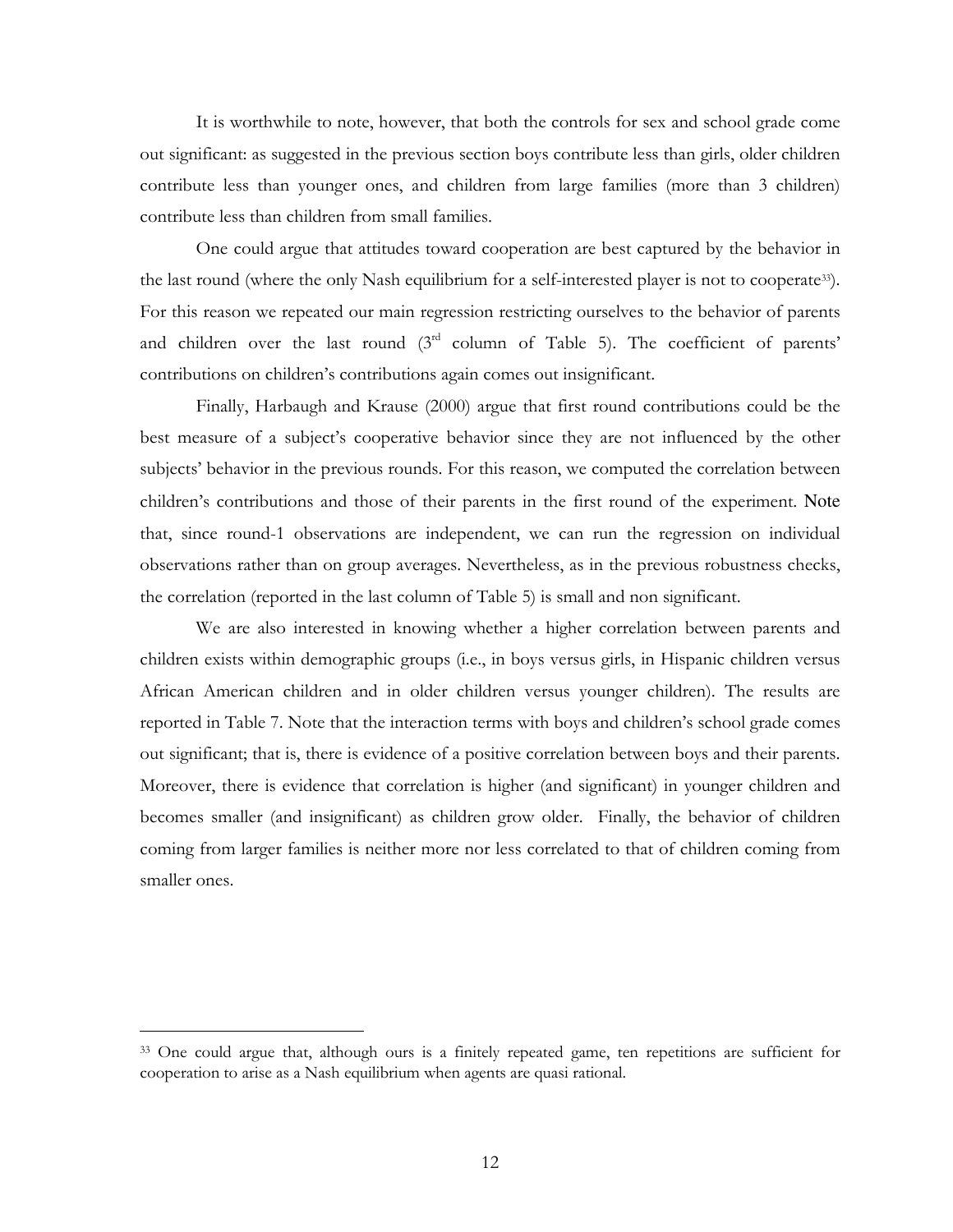### 4. Concluding remarks

A relevant issue for many areas of economics is to understand the formation of the values influencing individual behavior in basic economic settings. Our paper is the first to illustrate how experimental games can be designed to produce new knowledge on this issue. In a simple public goods game, we find that parents' attitudes toward free-riding have little effect on their children's dispositions. Such a lack of correlation between parents and children's behavior provides evidence in favor of the line of research in sociology and psychology suggesting that the family is not the primary locus of values formation.

### References

Alesina, Alberto and Eliana La Ferrara, 2002, "Who Trust Others?" Journal of Public Economics, 85, 207-234.

Anderson, Lisa, Mellor, Jennifer and Jeffrey Milyo, 2004, "Social Capital and Contributions in a Public-Goods Experiment," American Economic Review 94(2), 373-76.

Bisin, Alberto and Thierry Verdier, 2000, "'Beyond the Melting Pot': Cultural Transmission, Marriage, and the Evolution of Ethnic and Religious Traits," Quarterly Journal of Economics, 955-988.

Bisin, Alberto and Thierry Verdier, 2001, "The Economics of Cultural Transmission and the Dynamics of Preferences," Journal of Economic Theory, 97(2), 298-319.

Bornhorst, Fabien, Ichino, Andrea and Karl Schlag, 2004, "Trust and Trustworthiness among Europeans: South-North Comparison," CEPR DP 4378.

Charles, Kerwin and Erik Hurst, 2003, "The Correlation of Wealth across Generations," The Journal of Political Economy, 111(6), 1155-1181.

Corneo, Giacomo and Olivier Jeanne, 2006, "Symbolic Values, Occupational Choice and Economic Development," mimeo, Free University of Berlin, Department of Economics.

Doepke, Matthias and Fabrizio Zilibotti, 2005a, "Social Class and the Spirit of Capitalism," Journal of the European Economic Association, 3(2-3), 516-524.

Dohmen, Thomas, Falk, Armin, Huffman, David, Sunde, Uwe, 2006, "The Intergenerational Transmission of Risk and Trust Attitudes," IZA DP 2380.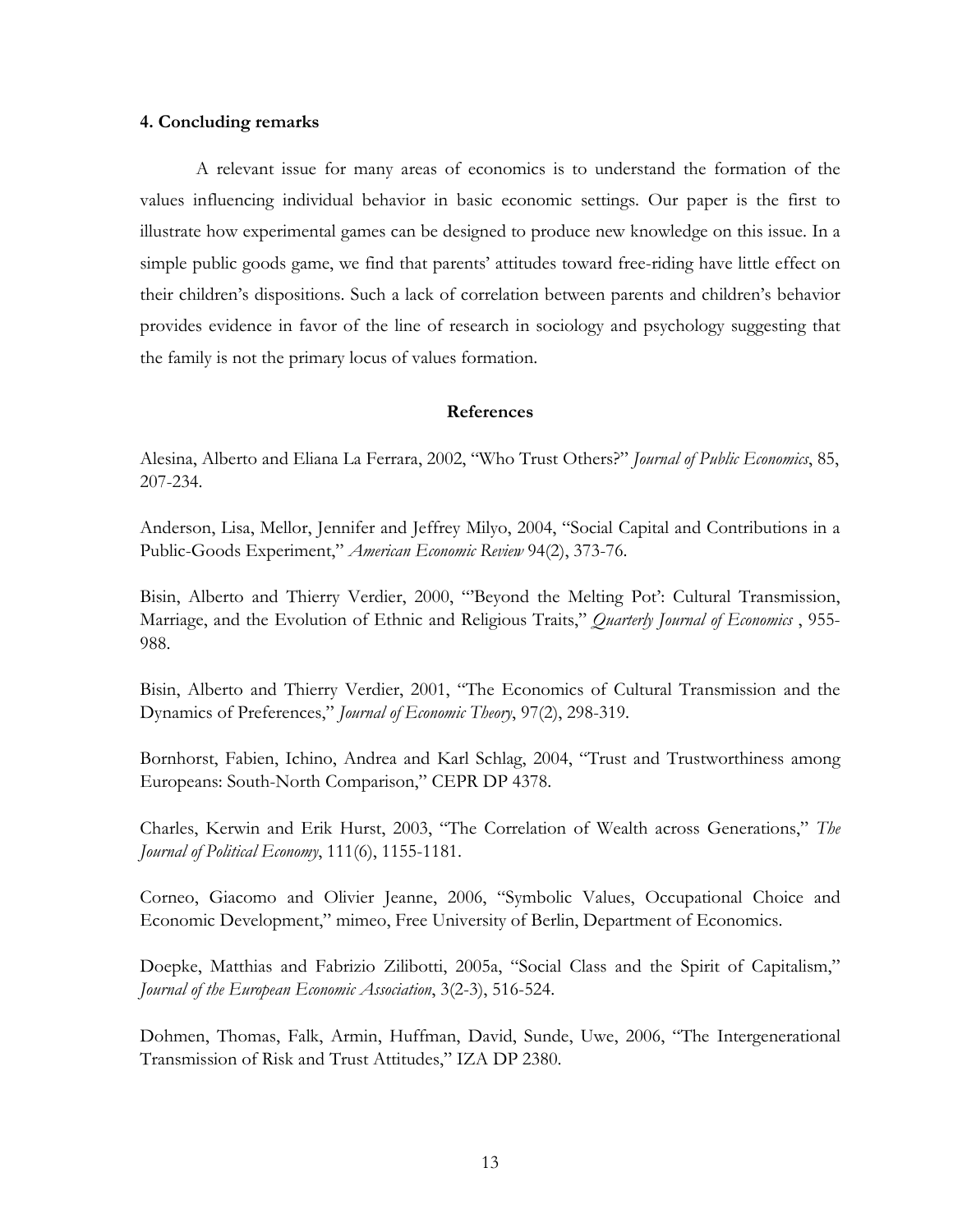Eisenberg, Nancy and Paul H. Mussen, 1989, The Roots of Prosocial Behavior in Children, Cambridge University Press (Cambridge, UK).

Fabes and Eisenberg, 1996, "Meta Analysis of Sex and Age Differences in Prosocial Behavior," Arizona State University Working Paper.

Fernandez, Raquel, Fogli, Alessandra and Claudia Olivetti, 2004, "Mothers and Sons: Prefereence Formation and Female Labor Force Dynamics," Quarterly Journal of Economics 119, 1249-99.

Fershtman, Chaim and Uri Gneezy, 2001, "Discrimination in a Segmented Society: an Experimental Approach," Quarterly Journal of Economics, 116(1), 351-377.

Glaeser, Edward, Laibson, David, Scheinkman, José and Christine L. Soutter, 2000, "Measuring Trust," Ouarterly Journal of Economics 115(3), 811-46.

Guiso, Luigi, Sapienza, Paola, and Luigi Zingales, 2004, "Cultural Biases in Economic Exchange," University of Chicago Working Paper.

Guiso, Luigi, Sapienza, Paola, and Luigi Zingales, 2005, "The Role of Social Capital in Financial Development" American Economic Review, 94(3), 525-556.

Harbaugh, William and Kate Krause, 2000, "Children's Altruism in Public Good and Dictator Experiments," Economic Inquiry 38(1), 95-109.

Harris, Judith, 1995, "Where Is the Child's Environment? A Group Socialization Theory of Development," Psychological Review 102(3), 458-489.

Henrich, J., R. Boyd, S. Bowles, C. Camerer, H. Gintis, R. McElreath and E. Fehr (2001), "In search of Homo Economicus: Experiments in 15 Small-Scale Societies", American Economic Review, 73-79

Hyman, Herbert, 1959, *Political Socialization*, New York: Free Press of Glencoe.

Jennings, M. Kent and Richard Niemi, 1968, "The Transmission of Political Values from Parent to Child," The American Political Science Review, 62(1), 169-184.

Knack, Stephen and Philipp Keefer, 1997, "Does Social Capital Have an Economic Payoff? A Cross Country Investigation," Quarterly Journal of Economics, 112(4), 1251-1288.

Knowles, Johen, and Andrew Postlewaite, 2005, "Do Children Learn To Save From Their Parents," manuscript, University of Pennsylvania, Department of Economics.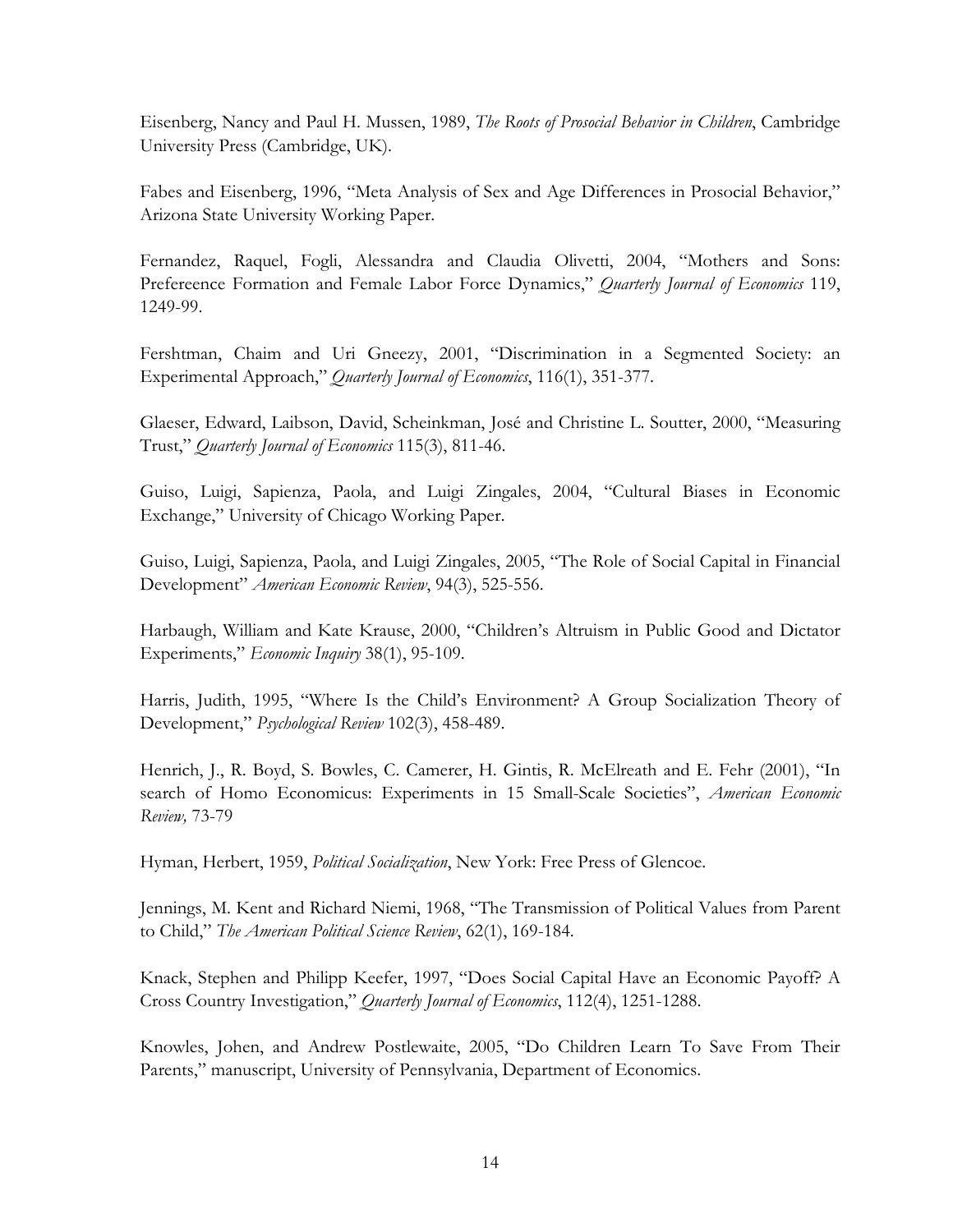La Porta, Rafael, Lopez de Silanes, Florencio , Schleifer, Andrei and Robert Vishny, 1997, "Trust in Large Organizations," American Economic Review, 87(2), 333-338.

Ledyard, John, 1995, "Public Goods: A Survey of Experimental Research," chapter 2 of Alvin Roth and John Kagel (eds.), Handbook of Experimental Economics, Princeton University Press (Princeton, NJ).

Mason, C.F., Phillips, O.R., and D.B. Redington, 1991, "The role of gender in a non-cooperative game," Journal of Economic Behavior and Organization 15, 215-35.

Orbell, J., van de Kragt, A., and R. Dawes, 1988, "Explaining discussion-induced cooperation," Journal of Personality and Social Psychology 54(5), 811-819.

Peters, Elizabeth, Ünür, A. Sinan, Clark, Jeremy and William Schulze, 2004, "Free-Riding and the Provision of Public Goods in the Family: A Laboratory Experiment," International Economic Review 45(1), 283-299.

Putnam, Robert, Leonardi, Robert and Raffaella Nanetti, 1994, Making Democracy Work. Princeton University Press.

Tabellini, Guido, 2005, "Culture and Institutions: Economic Development in the Regions of Europe," mimeo, IGIER, Bocconi University.

Zak, Paul and Stephen Knack, 2001, "Trust and Growth," Economic Journal, 111(470), 295-321.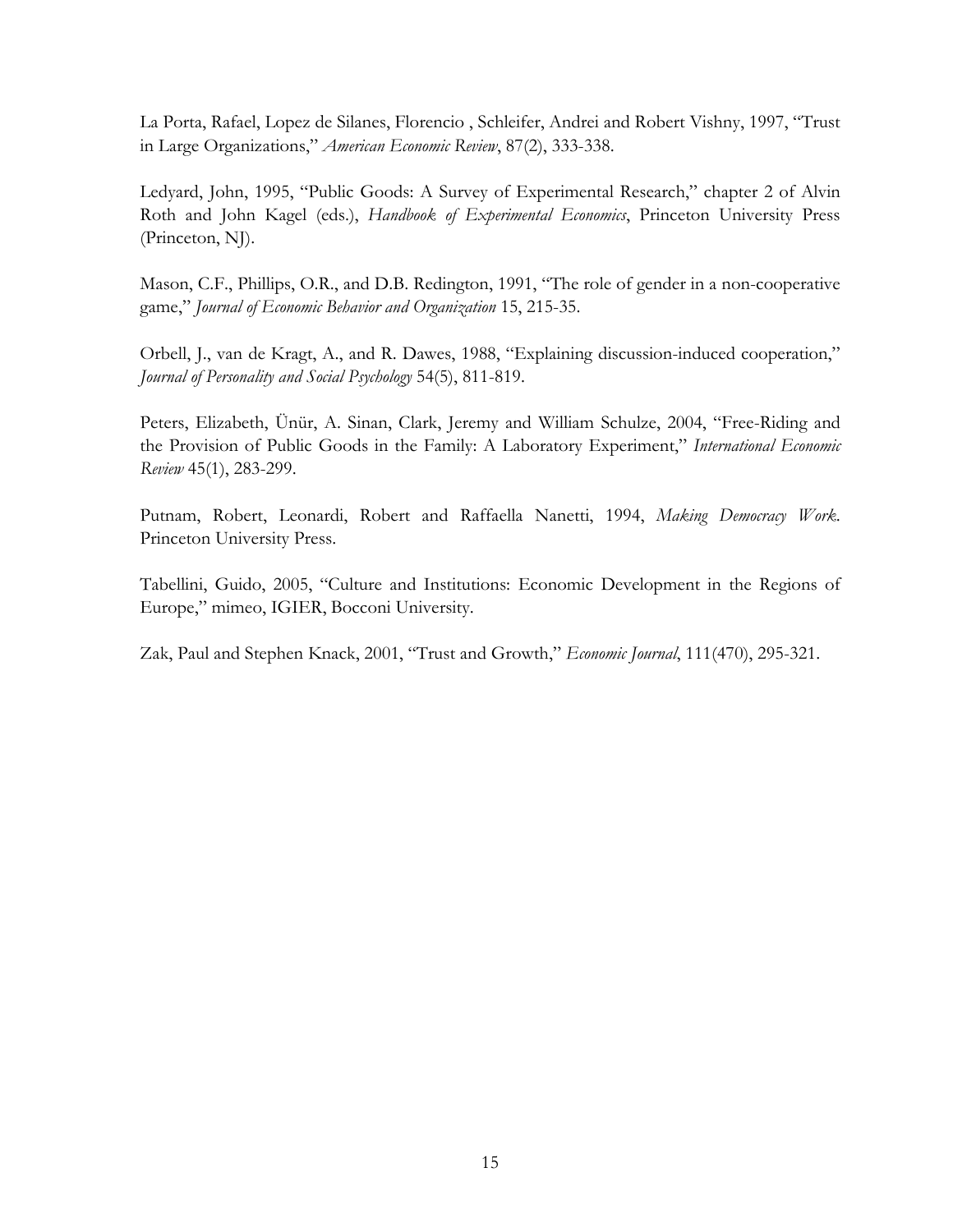|   | Sessions Subjects Groups |   |
|---|--------------------------|---|
|   | 18                       | ካ |
| 2 | Χ                        | ٦ |
| 2 | 12                       |   |

Table 1. Number of Subjects by Session

### Table 2 Demographic Characteristics of the Subjects

### Children

|                            | Mean/      | St. Dev. | Min | Max | Obs. |
|----------------------------|------------|----------|-----|-----|------|
|                            | Proportion |          |     |     |      |
| Grade, from 0 (Pre-K) to 6 | 2.684      | 1.923    |     |     | 38   |
| Girls                      | 0.395      | 0.489    |     |     | 38   |
| Hispanic                   | 0.763      | 0.426    |     |     | 38   |

|                                | я агень                   |          |     |     |      |
|--------------------------------|---------------------------|----------|-----|-----|------|
|                                |                           |          |     |     |      |
|                                | Mean/                     | St. Dev. | Min | Max | Obs. |
|                                | Proportion                |          |     |     |      |
| Age                            | 36.68                     | 8.819    | 24  | 63  | 38   |
| Female                         | 0.974                     | 0.160    | 0   |     | 38   |
| Married                        | 0.500<br>0.50<br>$\theta$ |          |     |     | 38   |
| Never Married                  | 0.263                     | 0.441    | 0   |     | 38   |
| Divorced, widowed or separated | 0.237                     | 0.426    | 0   |     | 38   |
| Religious                      | 0.842                     | 0.365    | 0   |     | 38   |

# Parents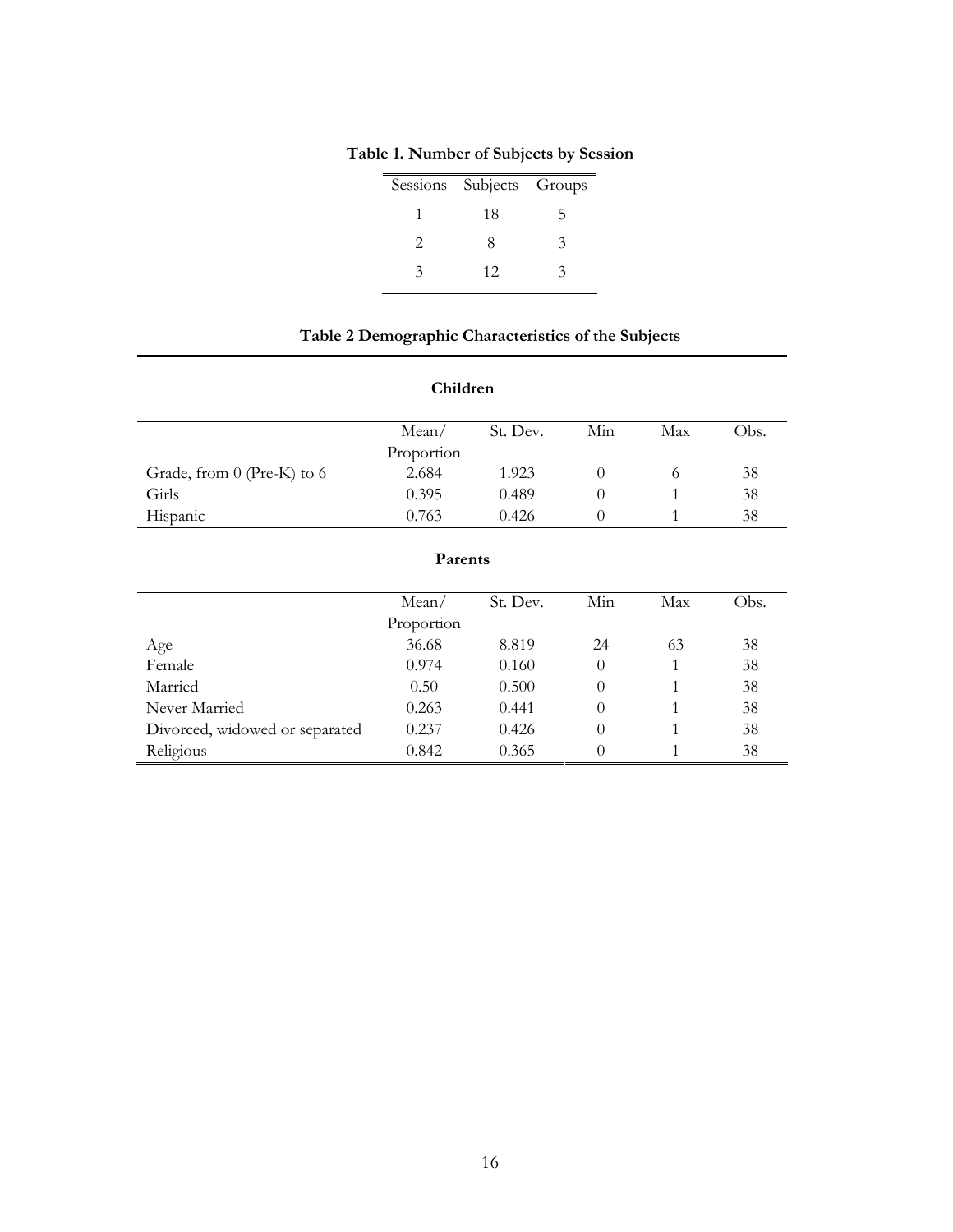### Table 3 Contributions-Descriptive Statistics

| Children                   |      |          |          |     |      |  |
|----------------------------|------|----------|----------|-----|------|--|
|                            | Mean | St. Dev. | Min      | Max | Obs. |  |
| Tokens shared, first round | 2.39 | 1.5341   | $\theta$ | 5   | 38   |  |
| Tokens shared, last round  | 2.73 | 2.0226   | $\theta$ | 5   | 38   |  |
| Tokens shared, average     | 2.76 | 1.7975   | 0        | 5   | 38   |  |
| Parents                    |      |          |          |     |      |  |
|                            | Mean | St. Dev. | Min      | Max | Obs. |  |
| Tokens shared, first round | 2.76 | 0.9982   | 1        | 4   | 38   |  |
| Tokens shared, last round  | 2.95 | 1.469    | $\Omega$ | 5   | 38   |  |
| Tokens shared, average     | 2.9  | 1.3459   | $_{0}$   | 5   | 38   |  |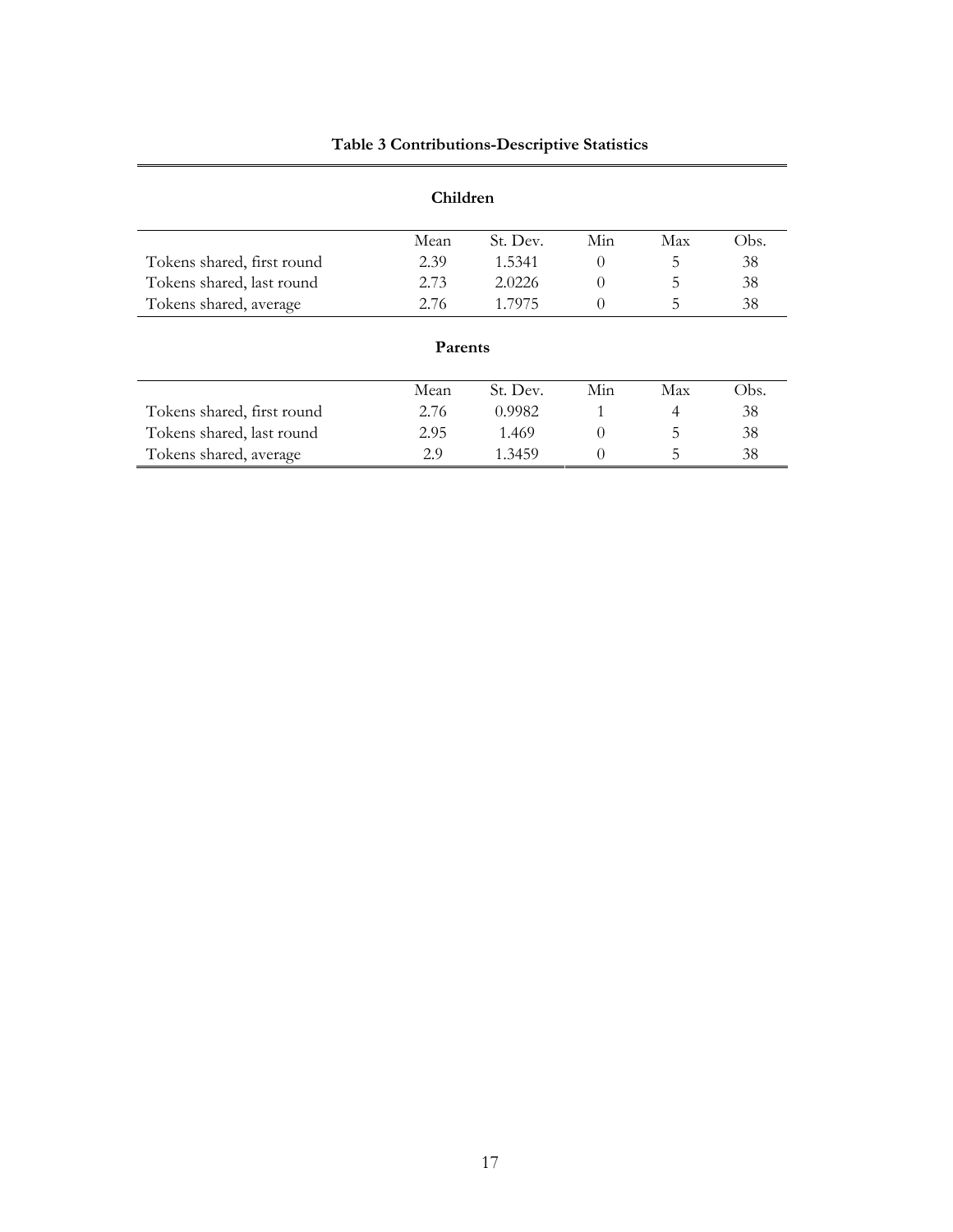| Hispanic Average                                                                    | Children<br>2.87     | Parents<br>2.83      |
|-------------------------------------------------------------------------------------|----------------------|----------------------|
| Contribution<br>African Amer Average<br>Contribution                                | 2.42<br>$(0.031)*$   | 3.13<br>(0.086)      |
| Average Contribution in<br>Families with 3 or less<br>than 3 children               | 2.95                 | 2.97                 |
| Average Contribution in<br>Families with more than<br>3 children                    | 2.25<br>$(0.001)$ ** | 2.73<br>(0.056)      |
| Average Contribution in<br>Religious Families                                       | 2.74                 | 2.92                 |
| Average Contribution in<br>Non Religious Families                                   | 2.86<br>(0.748)      | 2.82<br>(0.681)      |
| Boys' Average<br>Contribution                                                       | 2.69                 |                      |
| Girls' Average<br>Contribution                                                      | 2.87<br>(0.387)      |                      |
| Average Contribution in<br>Children in or below 3rd                                 | 3.07                 |                      |
| grade<br>Average Contribution in<br>Children above 3rd grade                        | 2.40<br>$(0.001)$ ** |                      |
| Average Contribution in<br>Parents who are 34                                       |                      | 2.69                 |
| years old or younger<br>Average Contribution in<br>Parents who are older<br>than 34 |                      | 3.11<br>$(0.003)$ ** |
| Average Contribution in<br>Married Parents                                          |                      | 3.05                 |
| Average Contribution in<br><b>Unmarried Parents</b>                                 |                      | 2.76<br>$(0.035)*$   |

Table 4. Average Contributions-Demographic Characteristics

The asterisk represents the result of the test that the mean for each cell is equal to that of the cell above. (e.g., the asterisk in cell 2 of column 1 represents the result of the test that the average contribution in African American and Hispanic parents is the same). \* significant at 5%; \*\* significant at 1%.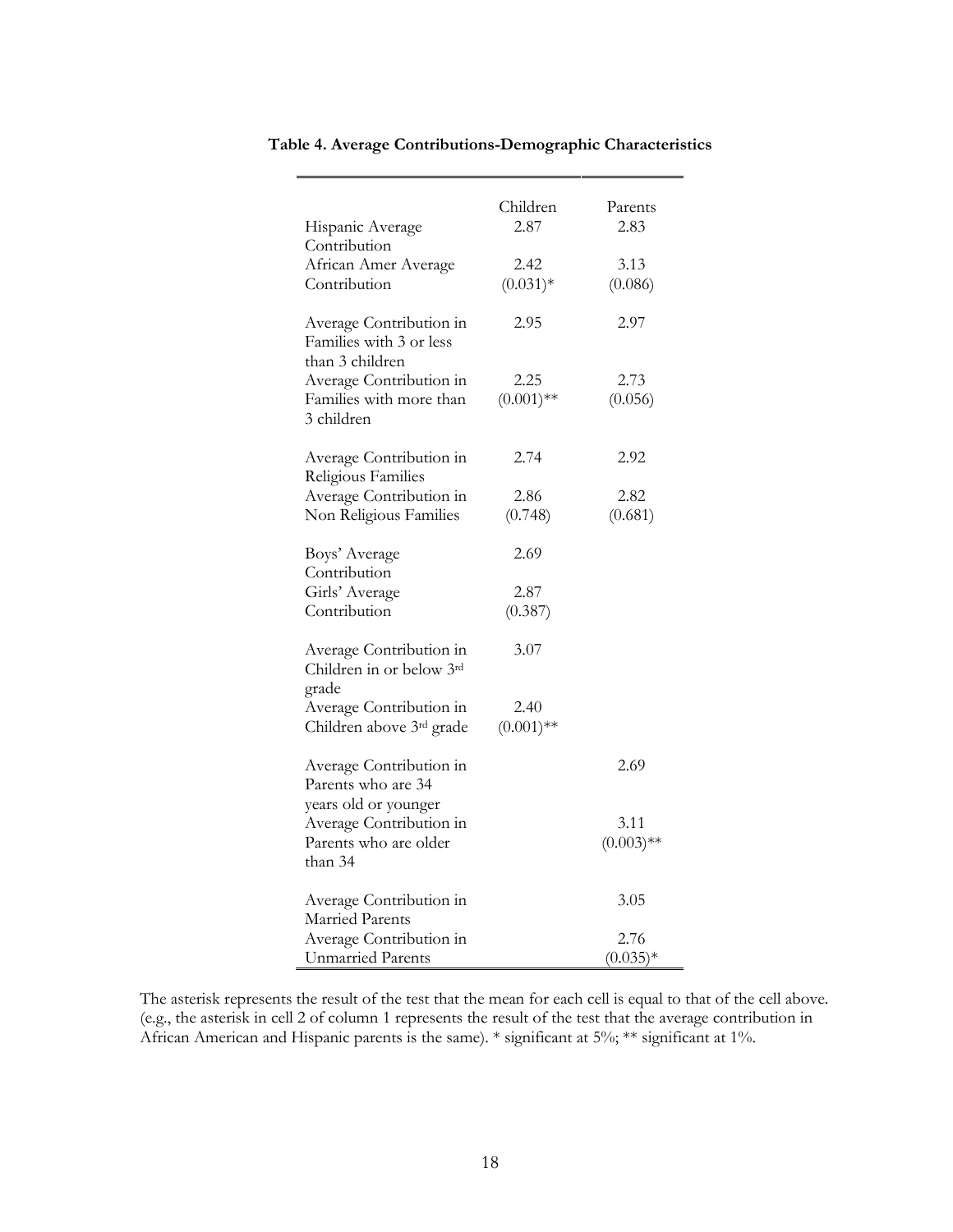|               | Ί`      | $\left( 2\right)$ | (3)    | $\left(4\right)$ |
|---------------|---------|-------------------|--------|------------------|
| Parents' Mean | 0.093   | 0.080             | 0.50   | $-0.20$          |
| Contribution  | (0.496) | (0.567)           | (0.46) | (0.41)           |
| Observations  | 110     | 110               |        | 38               |
| R-squared     | 0.007   | 0.050             | 0.078  | 0.017            |

Dependent Variable: (1) to (3) average child contribution in each group for each round; (4) individual child contribution in each round. Parents' and children's contributions are centered around their means. Weighted OLS Regression (weight: number of people in each group).

P-values in parenthesis. Standard Errors have been corrected for heteroskedasticity (Huber-White estimator).

\* significant at 5%; \*\* significant at 1%

We estimated the following regressions: (1) Baseline regression; (2) Robustness check with round-specific dummies; (3) Last-round only regression (4) First-round only regression.

|                        | (1)        | (2)         | (3)         | $\left( 4\right)$ | (5)      |
|------------------------|------------|-------------|-------------|-------------------|----------|
| Parents' Mean          | 0.079      | 0.133       | 0.023       | 0.066             | 0.090    |
| Contribution           | (0.528)    | (0.305)     | (0.830)     | (0.610)           | (0.503)  |
| Proportion of Hispanic | 0.766      |             |             |                   |          |
|                        | $(0.011)*$ |             |             |                   |          |
| Proportion of Boys     |            | $-1.281$    |             |                   |          |
|                        |            | $(0.000)**$ |             |                   |          |
| Children Average       |            |             | $-0.356$    |                   |          |
| School Grade           |            |             | $(0.000)**$ |                   |          |
| Average Number of      |            |             |             | $-0.213$          |          |
| Children               |            |             |             | $(0.000)**$       |          |
| Proportion of          |            |             |             |                   | $-0.326$ |
| Religious Parents      |            |             |             |                   | (0.405)  |
| Observations           | 110        | 110         | 110         | 110               | 110      |
| R-squared              | 0.065      | 0.110       | 0.202       | 0.073             | 0.011    |

### Table 6. The Relationship Between Children's and Parents' Behavior— Demographic Controls

Dependent Variable: average child contribution in each group for each round. Parents' and children's contributions, children's average school grade, and the average number of children are centered around their means.

Weighted OLS Regression (weight: number of people in each group).

P-values in parenthesis. Standard Errors have been corrected for heteroskedasticity (Huber-White estimator).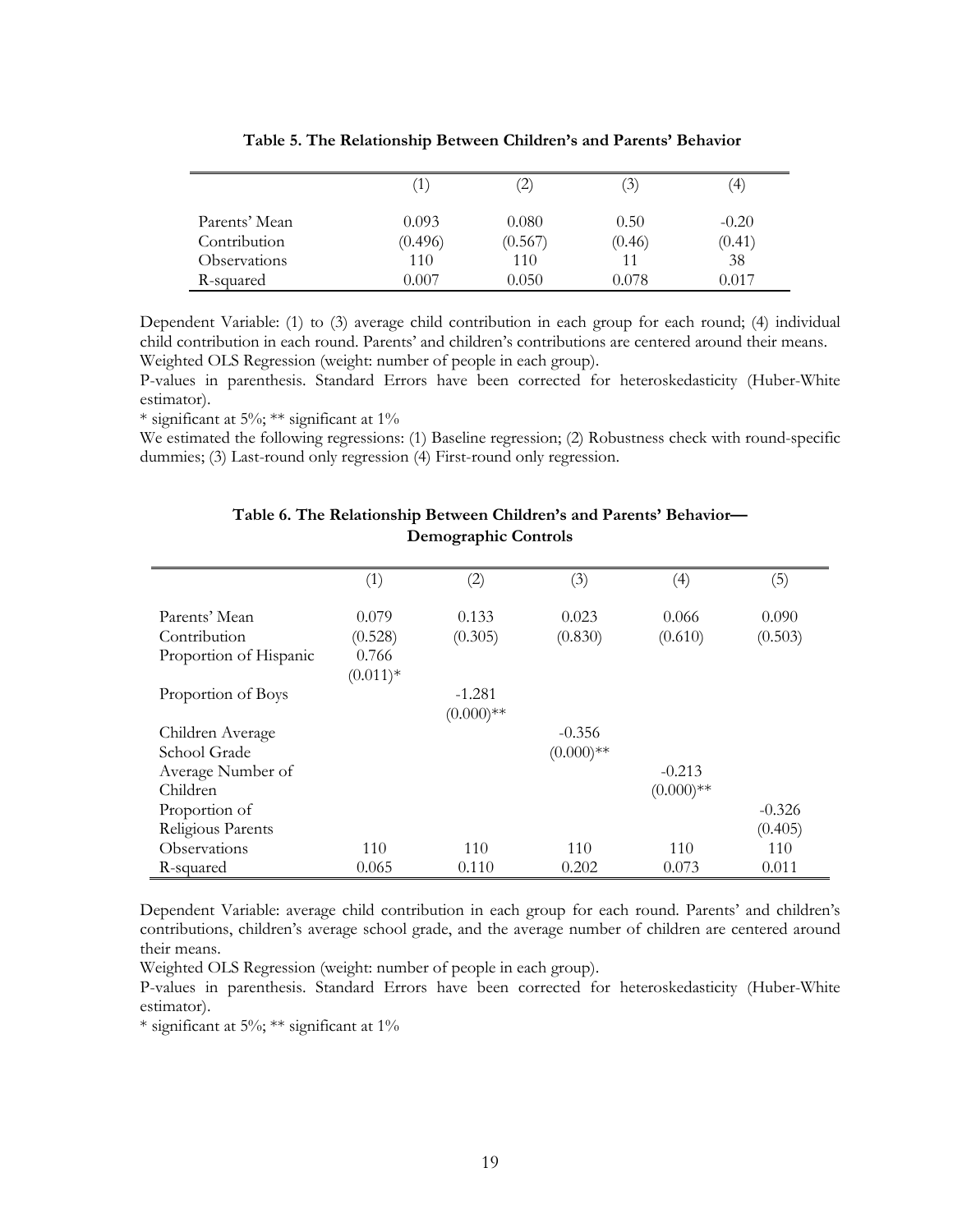|                                         | (1)        | (2)         | (3)          | (4)         |
|-----------------------------------------|------------|-------------|--------------|-------------|
| Parents' Mean Contribution              | 0.137      | $-0.110$    | $-0.016$     | 0.085       |
|                                         | (0.781)    | (0.448)     | (0.859)      | (0.537)     |
| Proportion of Hispanic                  | 0.776      |             |              |             |
|                                         | $(0.013)*$ |             |              |             |
| Hispanic*                               | $-0.062$   |             |              |             |
| Parents' Mean Contribution              | (0.911)    |             |              |             |
| Proportion of Boys                      |            | $-1.235$    |              |             |
|                                         |            | $(0.000)**$ |              |             |
| $Boys^*$                                |            | 0.544       |              |             |
| Parents' Mean Contribution              |            | $(0.038)*$  |              |             |
| Children's Average School               |            |             | $-0.173$     |             |
| Grade                                   |            |             | $(0.009)$ ** |             |
| Children's School Grade*                |            |             | $-0.335$     |             |
| Parents' Mean Contribution              |            |             | $(0.000)**$  |             |
| Average Number of Children              |            |             |              | $-0.218$    |
|                                         |            |             |              | $(0.000)**$ |
| Average Number of Children <sup>*</sup> |            |             |              | 0.062       |
| Parents' Mean Contribution              |            |             |              | (0.514)     |
|                                         |            |             |              |             |
| Observations                            | 110        | 110         | 110          | 110         |
| R-squared                               | 0.065      | 0.123       | 0.382        | 0.074       |

### Table 7 The Relationship Between Children's and Parents' Behavior Interaction Effects

Dependent Variable: average child contribution in each group for each round. Parents' and children's contributions, children's average school grade, and the average number of children are centered around their means.

Weighted OLS Regression (weight: number of people in each group).

P-values in parenthesis. Standard Errors have been corrected for heterosckedasticity (Huber-White estimator).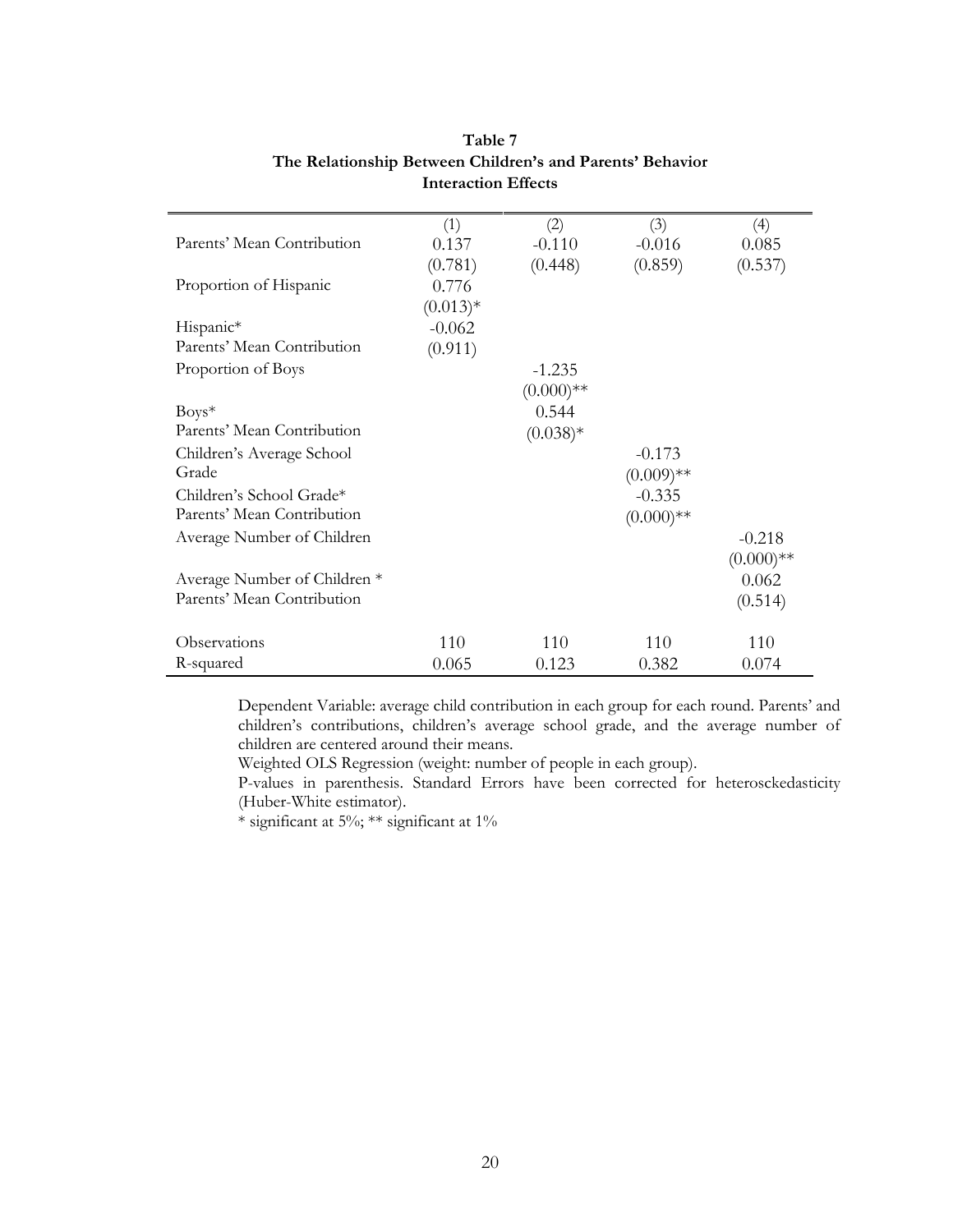

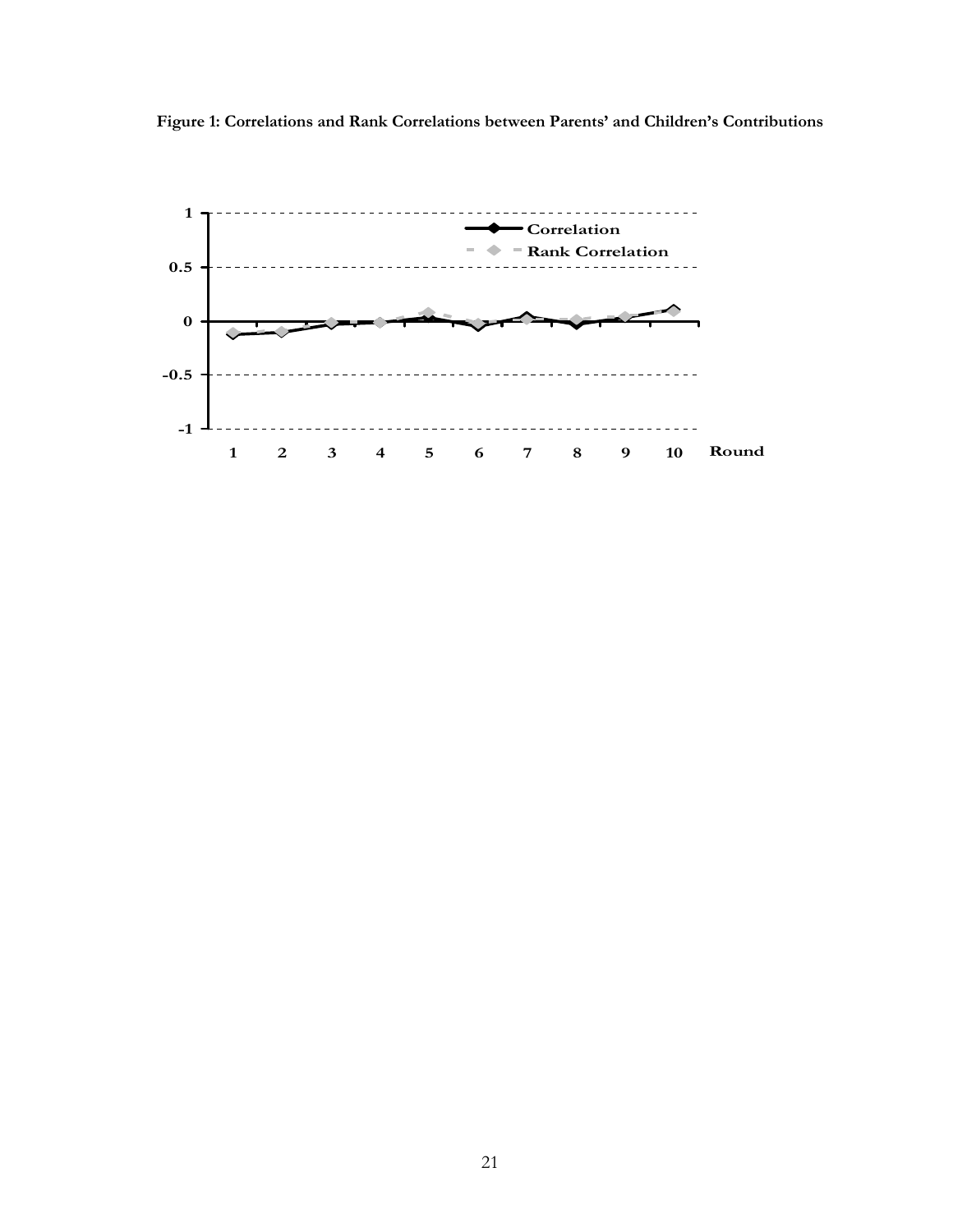### Addendum to "The Transmission of Values from Parents to Children: Experimental Evidence from a Sample of African American and Hispanic Families"

### Robustness Check-Regressions Results with No-Synthetic Groups

|               | (1)     | 2)      |
|---------------|---------|---------|
| Parents' Mean | 0.211   | 0.195   |
| Contribution  | (0.202) | (0.263) |
| Observations  | 80      | 80      |
| R-squared     | 0.031   | 0.074   |

#### Main Regressions

Dependent Variable: average child contribution in each group for each round. Parents' and children's contributions are centered around their means.

Weighted OLS Regression (weight: number of people in each group).

P-values in parenthesis. Standard Errors have been corrected for heterosckedasticity (Huber-White estimator).

 $*$  significant at 5%;  $**$  significant at 1%

We estimated the following regressions: (1) Baseline regression; (2) Robustness check with round-specific dummies

|                   | (1)         | (2)         | (3)         | (4)          | (5)     |
|-------------------|-------------|-------------|-------------|--------------|---------|
| Parents' Mean     | 0.139       | 0.161       | 0.216       | 0.168        | 0.375   |
| Contribution      | (0.322)     | (0.291)     | (0.059)     | (0.293)      | (0.060) |
| Proportion of     | 1.877       |             |             |              |         |
| Hispanic          | $(0.000)**$ |             |             |              |         |
| Proportion of     |             | $-1.700$    |             |              |         |
| <b>Boys</b>       |             | $(0.000)**$ |             |              |         |
| Children's        |             |             | $-0.530$    |              |         |
| Average School    |             |             | $(0.000)**$ |              |         |
| Grade             |             |             |             |              |         |
| Average Number    |             |             |             | $-0.173$     |         |
| of Children       |             |             |             | $(0.001)$ ** |         |
| Proportion of     |             |             |             |              | 1.691   |
| Religious Parents |             |             |             |              | (0.088) |
|                   |             |             |             |              |         |
| Observations      | 80          | 80          | 80          | 80           | 80      |
| R-squared         | 0.190       | 0.172       | 0.402       | 0.075        | 0.058   |

#### Regressions with the controls

Dependent Variable: average child contribution in each group for each round. Parents' and children's contributions, children's average school grade, and the average number of children are centered around their means.

Weighted OLS Regression (weight: number of people in each group)

P-values in parenthesis. Standard Errors have been corrected for heterosckedasticity (Huber-White estimator).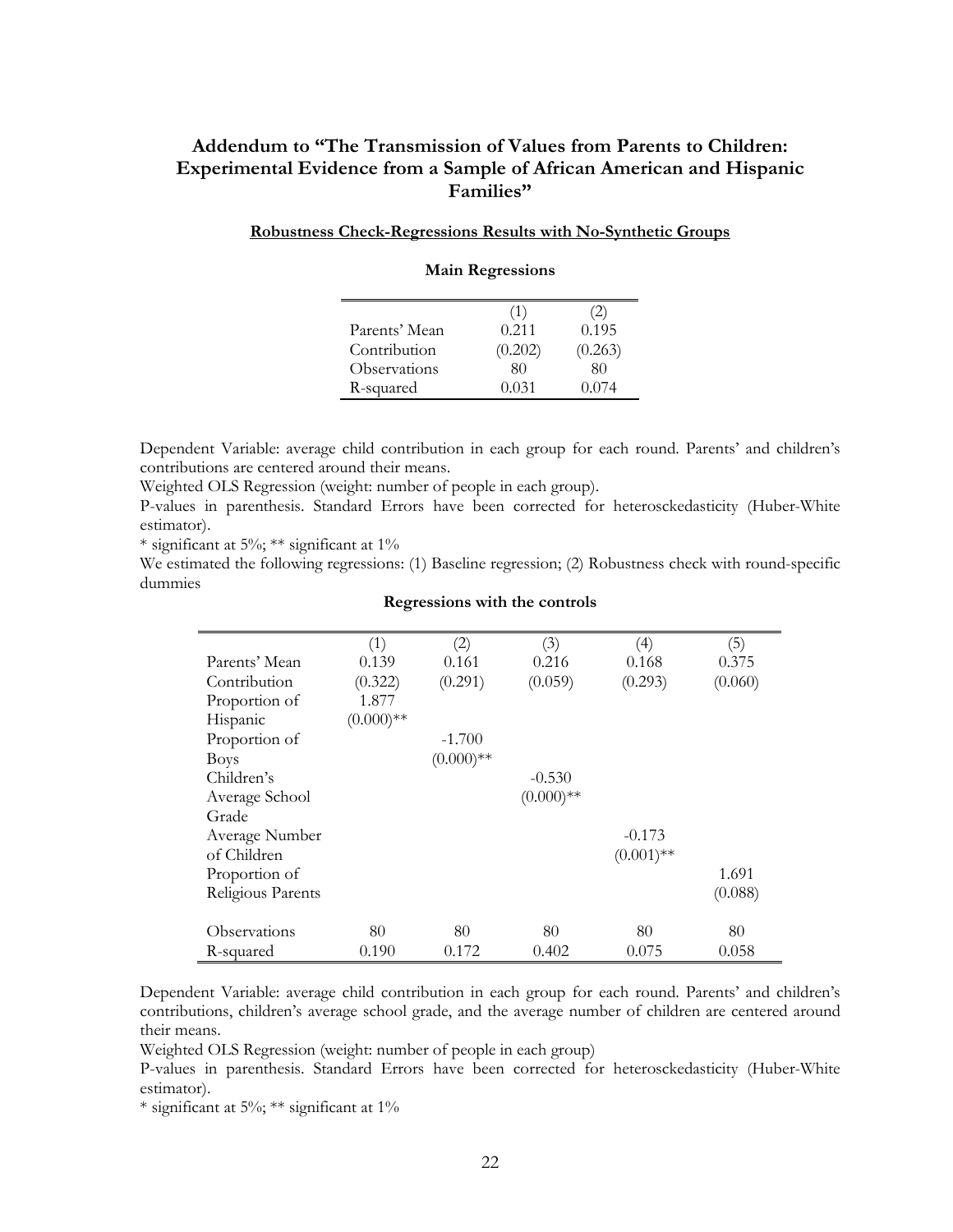|                   | (1)          | (2)          | (3)        | (4)        |
|-------------------|--------------|--------------|------------|------------|
| Parents' Mean     | $-0.198$     | $-0.043$     | $-0.044$   | 0.150      |
| Contribution      | (0.691)      | (0.909)      | (0.798)    | (0.336)    |
| Proportion of     | 1.811        |              |            |            |
| Hispanic          | $(0.000)$ ** |              |            |            |
| Proportion of     |              | $-1.750$     |            |            |
| <b>Boys</b>       |              | $(0.000)$ ** |            |            |
| Children's        |              |              | $-0.177$   |            |
| Average School    |              |              | (0.339)    |            |
| Grade             |              |              |            |            |
| Average Number    |              |              |            | $-0.144$   |
| of Children       |              |              |            | $(0.032)*$ |
| Hispanic*Parents' | 0.364        |              |            |            |
| Mean              | (0.547)      |              |            |            |
| Contribution      |              |              |            |            |
| $Boys^*$          |              | 0.394        |            |            |
| Parents' Mean     |              | (0.526)      |            |            |
| Contribution      |              |              |            |            |
| Children's School |              |              | $-0.372$   |            |
| Grade*Parents'    |              |              | $(0.041)*$ |            |
| Mean              |              |              |            |            |
| Contribution      |              |              |            |            |
| Average Number    |              |              |            | $-0.201$   |
| of Children       |              |              |            | (0.242)    |
| *Parents' Mean    |              |              |            |            |
| Contribution      |              |              |            |            |
|                   |              |              |            |            |
| Observations      | 80           | 80           | 80         | 80         |
| R-squared         | 0.192        | 0.174        | 0.439      | 0.085      |

### Regressions with interaction terms

Dependent Variable: average child contribution in each group for each round. Parents' and children's contributions, children's average school grade, and the average number of children are centered around their means.

Weighted OLS Regression (weight: number of people in each group).

P-values in parenthesis. Standard Errors have been corrected for heterosckedasticity (Huber-White estimator).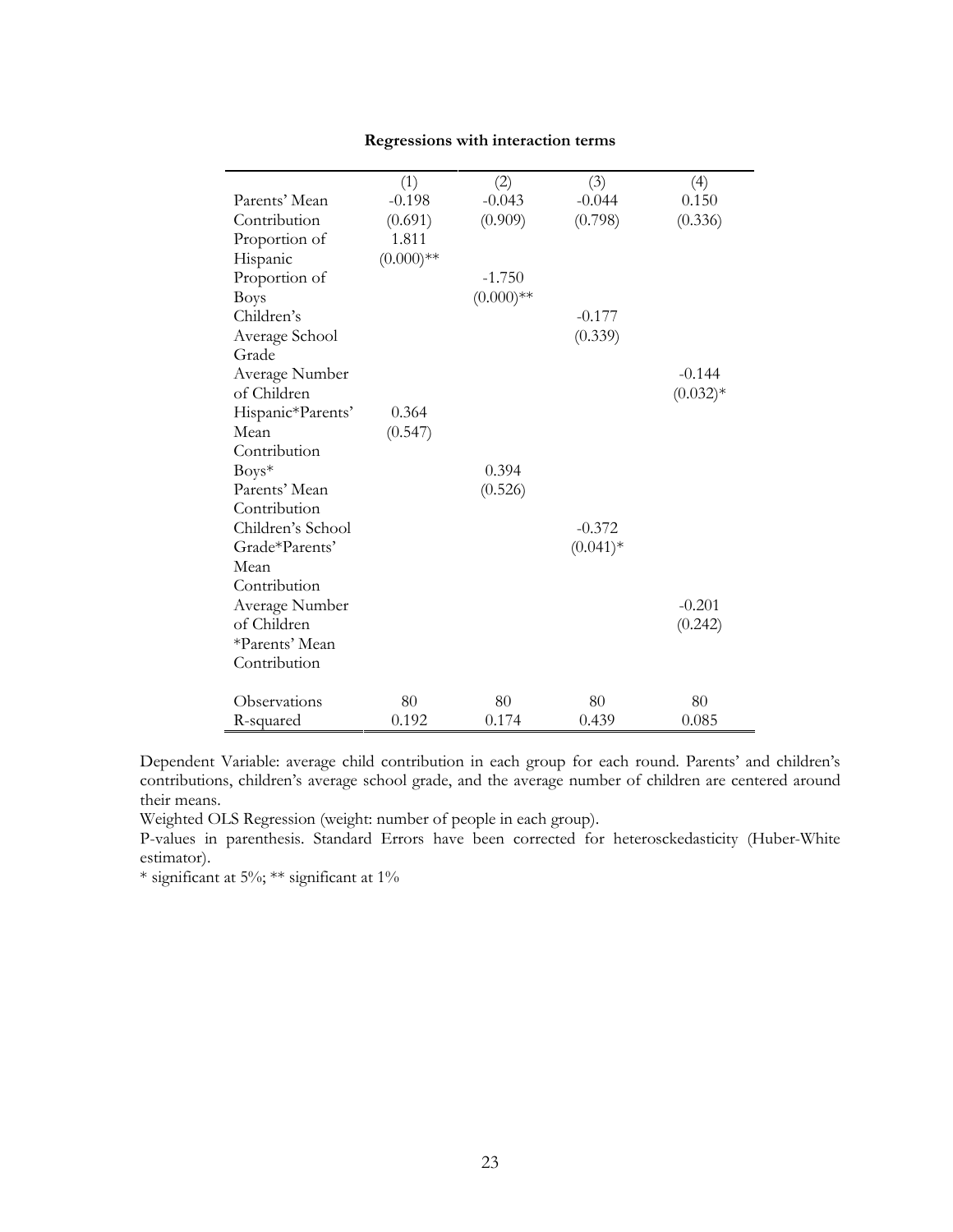#### Robustness Check-Regression Results excluding the father from the sample

|               | (1)     | (2)     |
|---------------|---------|---------|
| Parents' Mean | 0.019   | 0.005   |
| Contribution  | (0.894) | (0.973) |
| Observations  | 110     | 110     |
| R-squared     | (1000)  | 0.038   |

#### Main Regressions

Dependent Variable: average child contribution in each group for each round. Parents' and children's contributions are centered around their means.

Weighted OLS Regression (weight: number of people in each group).

P-values in parenthesis. Standard Errors have been corrected for heterosckedasticity (Huber-White estimator).

\* significant at 5%; \*\* significant at  $1\%$ 

We estimated the following regressions: (1) Baseline regression; (2) Robustness check with round-specific dummies.

### Regressions with the controls

|                   | (1)          | (2)         | (3)         | (4)         | (5)      |
|-------------------|--------------|-------------|-------------|-------------|----------|
| Parents' Mean     | 0.004        | 0.072       | 0.076       | $-0.010$    | 0.021    |
| Contribution      | (0.976)      | (0.603)     | (0.499)     | (0.938)     | (0.884)  |
| Proportion of     | 0.910        |             |             |             |          |
| Hispanic          | $(0.005)$ ** |             |             |             |          |
| Proportion of     |              | $-1.261$    |             |             |          |
| <b>Boys</b>       |              | $(0.000)**$ |             |             |          |
| Children's        |              |             | $-0.383$    |             |          |
| Average School    |              |             | $(0.000)**$ |             |          |
| Grade             |              |             |             |             |          |
| Average Number    |              |             |             | $-0.274$    |          |
| of Children       |              |             |             | $(0.000)**$ |          |
| Proportion of     |              |             |             |             | $-0.634$ |
| Religious Parents |              |             |             |             | (0.138)  |
|                   |              |             |             |             |          |
| Observations      | 110          | 110         | 110         | 110         | 110      |
| R-squared         | 0.068        | 0.079       | 0.177       | 0.093       | 0.013    |

Dependent Variable: average child contribution in each group for each round. Parents' and children's contributions, children's average school grade, and the average number of children are centered around their means.

Weighted OLS Regression (weight: number of people in each group).

P-values in parenthesis. Standard Errors have been corrected for heterosckedasticity (Huber-White estimator).